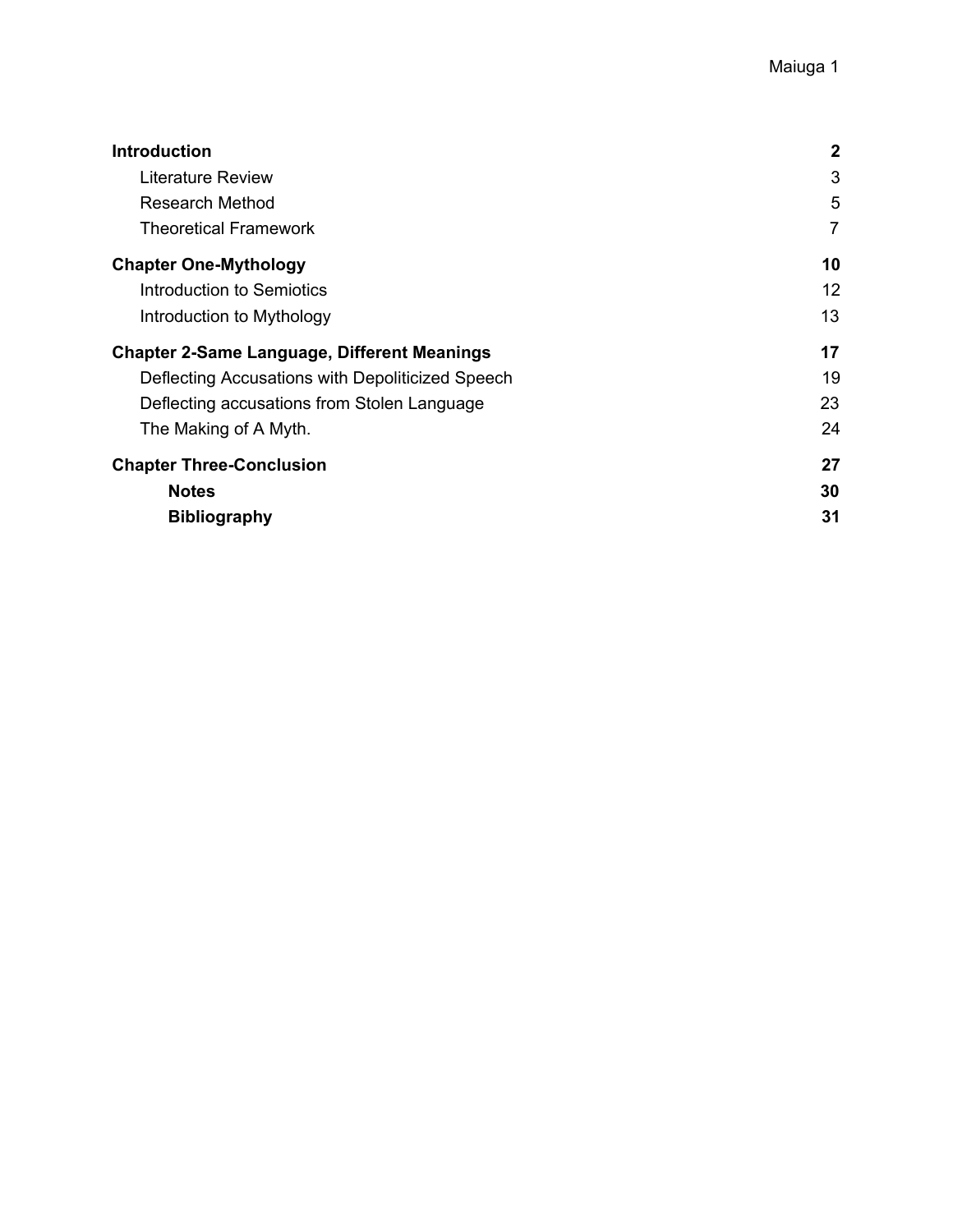# **Introduction**

<span id="page-1-0"></span>Kazuo Ishiguro's 1986 novel *An Artist of the Floating World* intrigued me when I first read it because of the linguistic oddity it was depicted in. It paints a poetic small corner of the world, a universe of a seemingly famous artist, living his retirement. I found it peaceful and refreshing. However, the duality of the language used, the incongruence in events that arose with every page, and the lack of climax in the novel intrigued me and I tried to find out more. Reading articles by other scholars I learned that all those mysterious incongruencies are framed in the academic world as a form of self-deceit on the part of the narrator. Many have framed this novel as an expression of two systems clashing, the old and the new, a conflict seen in the discrepancy between the protagonists' sense of reality and that of those around him. I wanted to combine this newfound perspective with my own personal impressions and by using a cultural studies lens. I want to take an age-old generational dispute through a semiological analysis and analyze the transitional period that brings individuals from different generations into conflict.

Ono is an unreliable narrator, a trait obvious in his inconsistencies and his avoiding answering tough questions, while at the same time talking himself up for the reader. Masuji Ono finds himself in constant conflict with the young generation because he is part of the generation that brought Japan to war. He finds that marriage arrangements fall through because of his past, while his son in law and youngest daughter resent him. Ono, however, finds no fault with his views and recounts his past nostalgically, even though his political convictions were indirectly the cause for his son and wife's deaths. He is constantly relying on memory to justify not only his actions but also to refute the accusations the younger generation raises.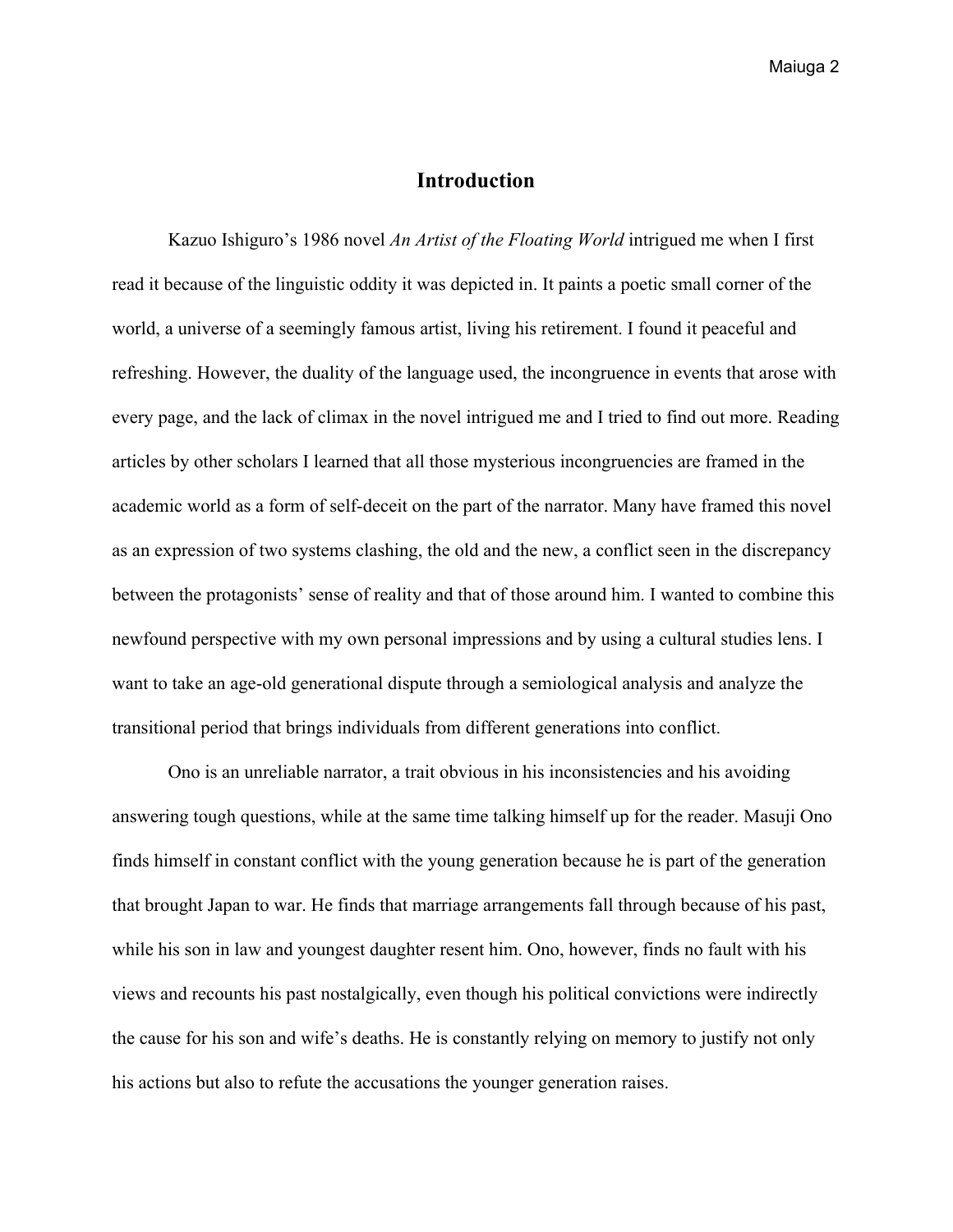## <span id="page-2-0"></span>Literature Review

I will introduce Ferdinand de Saussure's theory on semiology and the concepts of signifier, signified and sign in order to proceed to the concept introduced by Barthes, namely the myth. The concept of mythology will be used as the main theoretical framework upon which I will conduct my analysis. I will specifically look at two concepts introduced by Barthes: myth as a stolen language and language as depoliticized speech in order to analyze how and why individuals from different generations desert or hold onto different meanings.

 In aiding my analysis, I will frame the historical moment that the novel refers to Japan in 1945, just after the Second World War. I will mainly use *Art and War in Japan and Its Empire* edited by Asako Ikeda et. al and *The Confusion Era* edited by Mark Sandler. These two books will help frame the status of Japanese artists during and after the war and will give context to how and why the public was unhappy with artists after the War.

I will also explain the concept of the floating world, a concept central to Zen Buddhism and Japanese culture in general by using information from Hu Tze-Yue . This concept frames the whole narrative in the novel and ties smoothly with the semiological theory. The floating world refers to the inevitable change in life, which is why I will also use Yael Zerubavel's observations on collective memory in order to support my analysis of the difference in the way people refer to the same concepts, depending on generation. Zerubavel introduces in their work "Transhistorical Encounters in the Land of Israel: On Symbolic Bridges, National Memory, and the Literary Imagination" the concept of "symbolic bridges" between past and present and how they operate. This article not only touches upon the shared identity of a nation and the need of its members to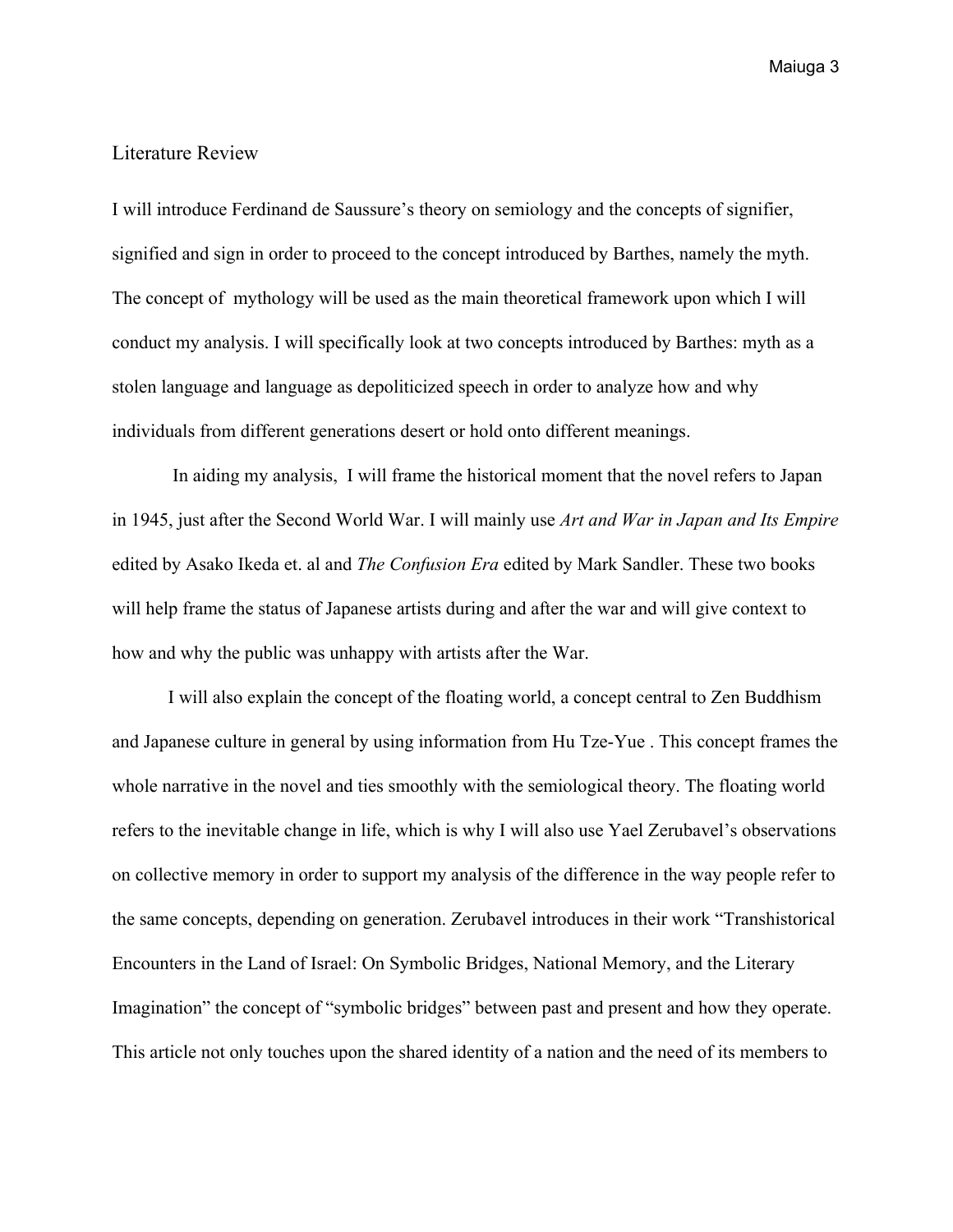connect to a shared ancestry, but also on the challenges that come after periods of regression like wars. Maurice Halbwachs' work "Individual Consciousness and Collective Mind" introduces the concept of "collective psychology". This idea states that individuals find themselves identifying with the collective through different social milieus, including art, while the identity is expressed through language. This theory is meant only to supplement the ideas of Zerubavel. These two ideas will help support the semiological analysis I will conduct using Barthes' and de Saussure's ideas in the second chapter.

 Through reading articles by other scholars who tackled this topic I found out new things that I had not noticed before. Most of them focused on specifically the language used in relation to the memory of the main character. There were two articles that struck me in particular: "Floating Signifiers and *An Artist of the Floating World*" by Charles Savran and "Kazuo Ishiguro's Authoritarian Narrators: An Artist of the Floating World, The Remains of the Day, Never Let Me Go, and the Authoritarian Personality" by Moritz Bareiß. Both articles bring forward the same topics that are discussed by most, like the unreliability of the author, his bias, and disillusion, but specifically focus on the narrator's relationship with the others, while focusing on the idea of semiology as a method of analysis. Savran uses Lancanian ideas to analyze the unreliability of the author and the emptiness or shifting quality of his memories depending on what is convenient. Bareiß, on the other hand, looks at the whole novel and spots patterns of behavior that the main character first defies, then appropriates and later propagates to the next generation. The aim of my thesis is to bring the two approaches together and go even further in order to answer my final research question. Specifically. I am interested in the generational conflict that sparks the actions of the novel. The reason for this is to explore a social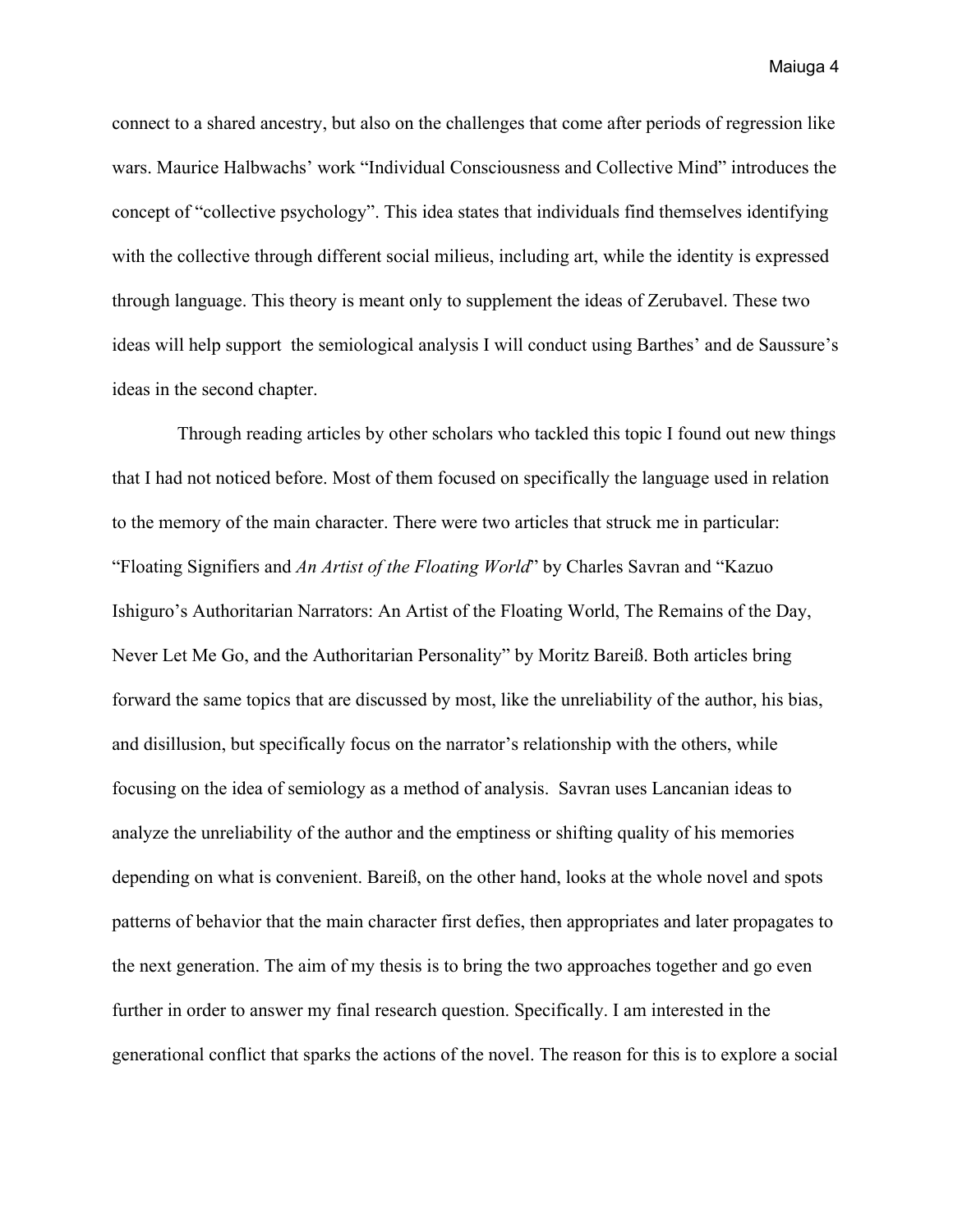trait we see up to today, namely the lack of understanding between generations. I will also supplement these two main ideas with other articles on the same theme by Cynthia F. Wong and Silvia Tellini who offer new insights from the same perspective on these two topics. In addition, I will also briefly use Rebecca L. Walkowitz and Marilena Parlati's comments on the unreliable narrators and possible reasons for their unreliability.

My research object is the main character in Ishiguro's novel *An Artist of the Floating World*, and my topic of choice is his interactions with key characters in his life, with a focus on language. Ono is a retired artist who reminisces on his life as a successful artist. In old age, he finds his past held against him, but he seems to resist the new narrative the Japanese society has adhered to.

#### <span id="page-4-0"></span>Research Method

My scope will be restricted to interactions between Ono and a few key people in his life. The moments these interactions happen coincide with the turning points in his youth, his adult life, and old age. The way Ono presents these interactions will be the basis of my analysis of the way he frames the world around him and it will allow me to analyze the differences in discourse between him and the other characters.

By using a semiotic analysis framework, I want to conduct a discourse analysis in order to show how language can play a great role in creating a generational gap because of pre-existing beliefs that are not necessarily anchored in reality, but rather in nostalgia. These pre-existing beliefs will be explained by using Saussure and Barthes' theories on semiology. I intend to start from Saussure's ideas on the signifier-signified relationship and continue with Barthes' theory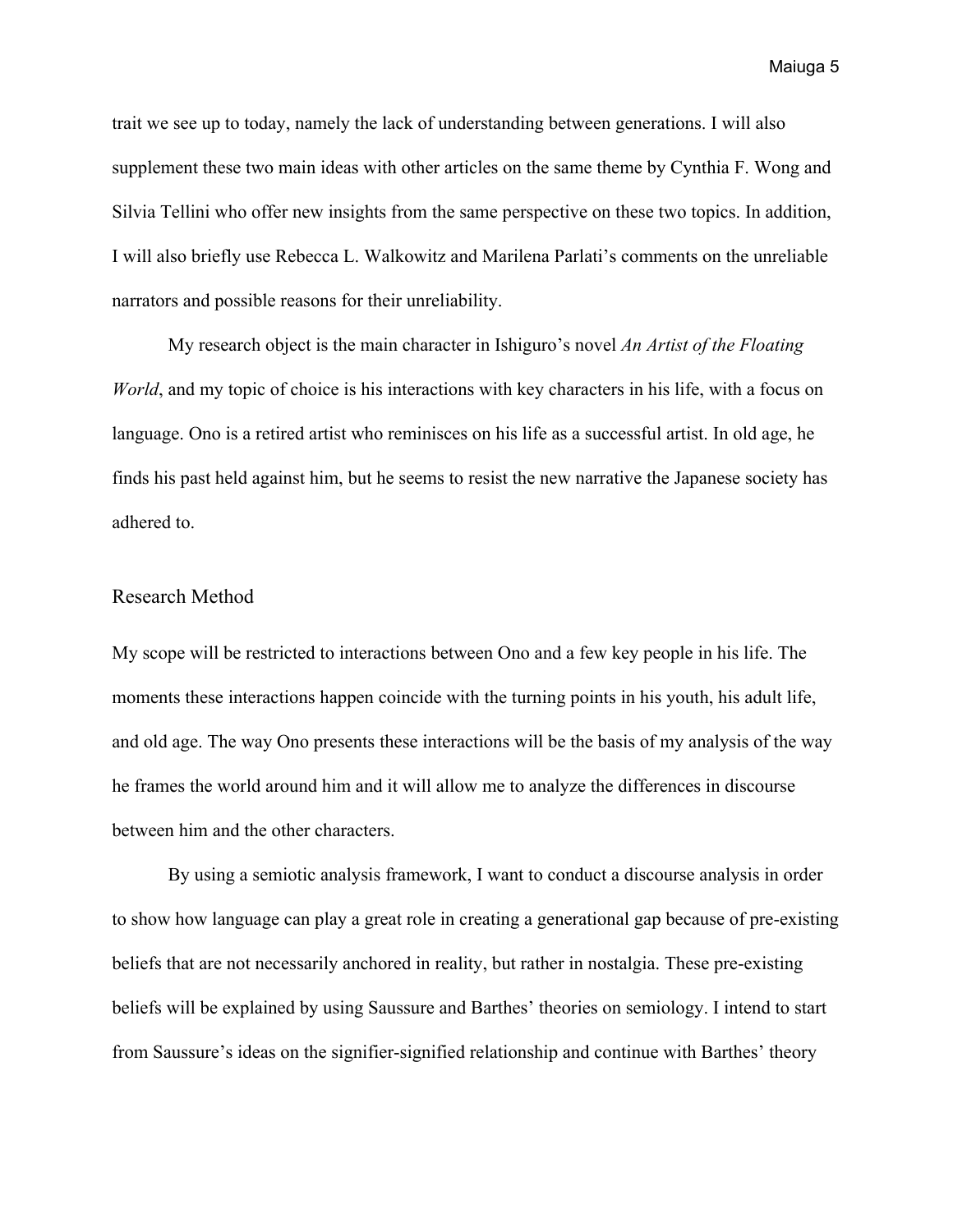about mythology. Overall, I want to uncover the biggest Barthesian myths that could explain the main character's alienation from his younger contemporaries. I will accomplish this by conducting a thorough discourse analysis and by interpreting the outcomes of the main character's interactions both from his point of view and the other characters' point of view. By running key moments in the novel through a first and second semiotic order analysis I hope to uncover the stereotypes they are based on. By doing this I can show the discrepancy in expectations between Ono and his surrounding characters.

My research question, therefore, is: How is the myth behind language, a catalyst for creating discrepancies in collective identity, specifically between the main character in Kazuo Ishiguro's 1986 novel *An Artist of the Floating World,* Masuji Ono, and the younger generation?

In order to answer the research question, I will first address smaller topics and issues that will lead me to the final answer.

- 1) What are semiotics and how can this theory be used in analyzing the discourse beneath each character's point of view?
- 2) Why do myths differ from Ono's generation to the younger generation?

I have started by researching the general consensus in the academic field about Ishiguro's novel. The three main topics that have been analyzed in depth are : memory and identity, language and the unreliability of the narrator. Many have referenced in their works key interpretations offered by the author himself in the novel. Most of the important aspects of the novel have already been covered. One thing I have noticed is that the cultural studies approach is rather scarce. Therefore, this paper would bring a new lens over the general consensus that already exists. This is why I have chosen Barthes' theory on myths as my main theoretical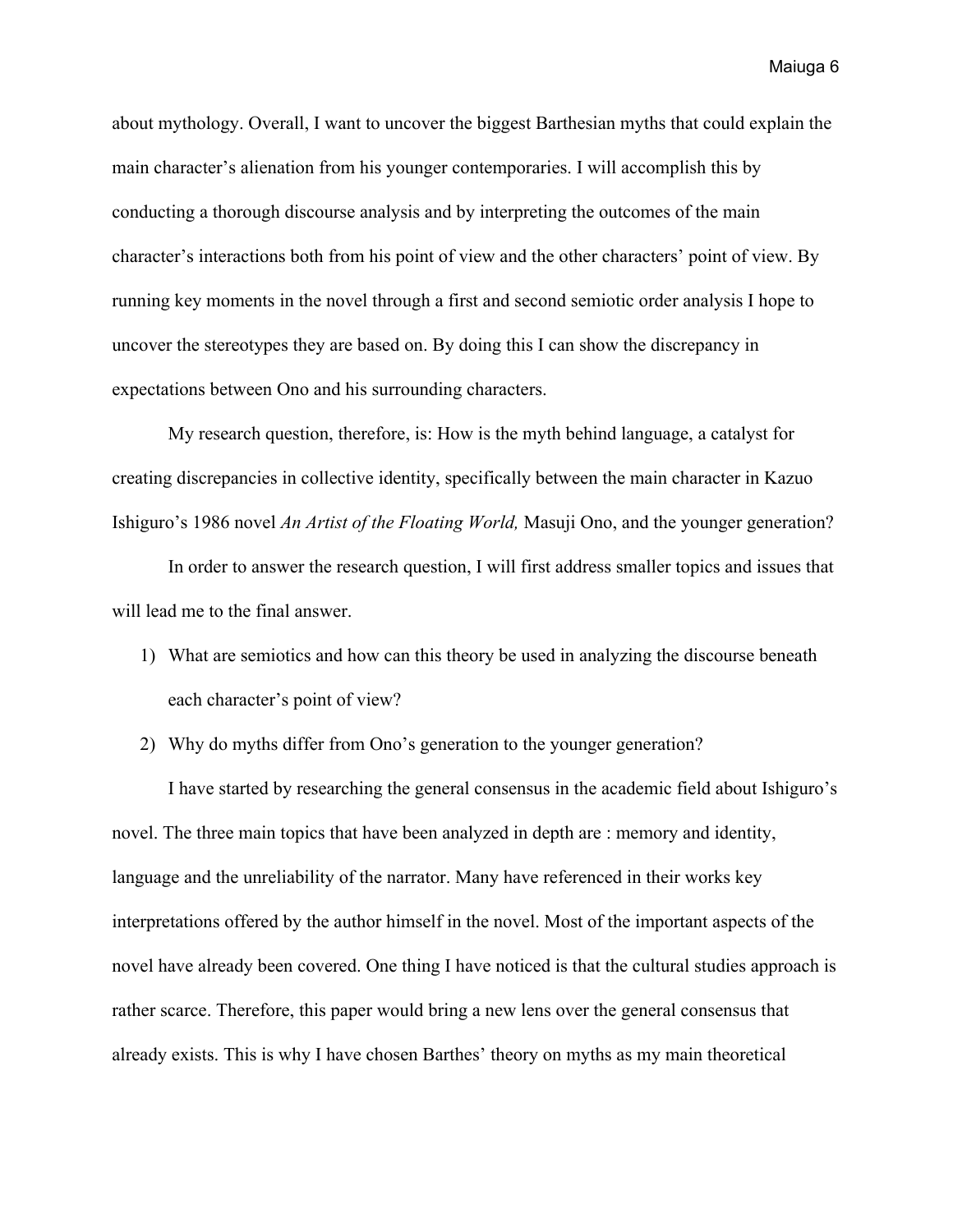framework. I will analyze the same topic of memory and language, but from a different perspective in hopes that my interpretation will be able to be linked to a new framework.

# <span id="page-6-0"></span>Theoretical Framework

More often than not the communication between characters seems to be unfruitful, standing under a shadow of misinterpretation. The main character constantly comments on the lack of insight the new generation has about his past. At the same time, the new generation blames their predecessors. The communication is flawed because there are different perspectives led by different myths: the pre-war myths of Imperial Japan and the post-war myths of democratic Japan under American occupation. By specifically focusing on what Barthes calls myth as depoliticized speech and the myth as a stolen language I am hoping to show how hollow signifiers within language are used by Ono in order to create a narrative devoid of historical accuracy, but that which makes sense within his world view. On the other hand, I will argue that the American influences create a whole new different myth by introducing not only new, foreign myths, but also whole new signifiers that Ono is not familiar with. By looking at Ono's key relationships through time and with different generations, I want to show how the gap is created from the different interpretations of signifieds that create very different myths for the same signs.

The following chapters will be exploring key aspects of the main character. In the first chapter I will present the theory that I will be using in depth. Next, I will offer a bit of context into post-war Japan that should inform the reading of the myths. The following chapter will be an analysis of different case studies, relationships between the main character and other key characters throughout his life. By applying the aforementioned theory, I am hoping to uncover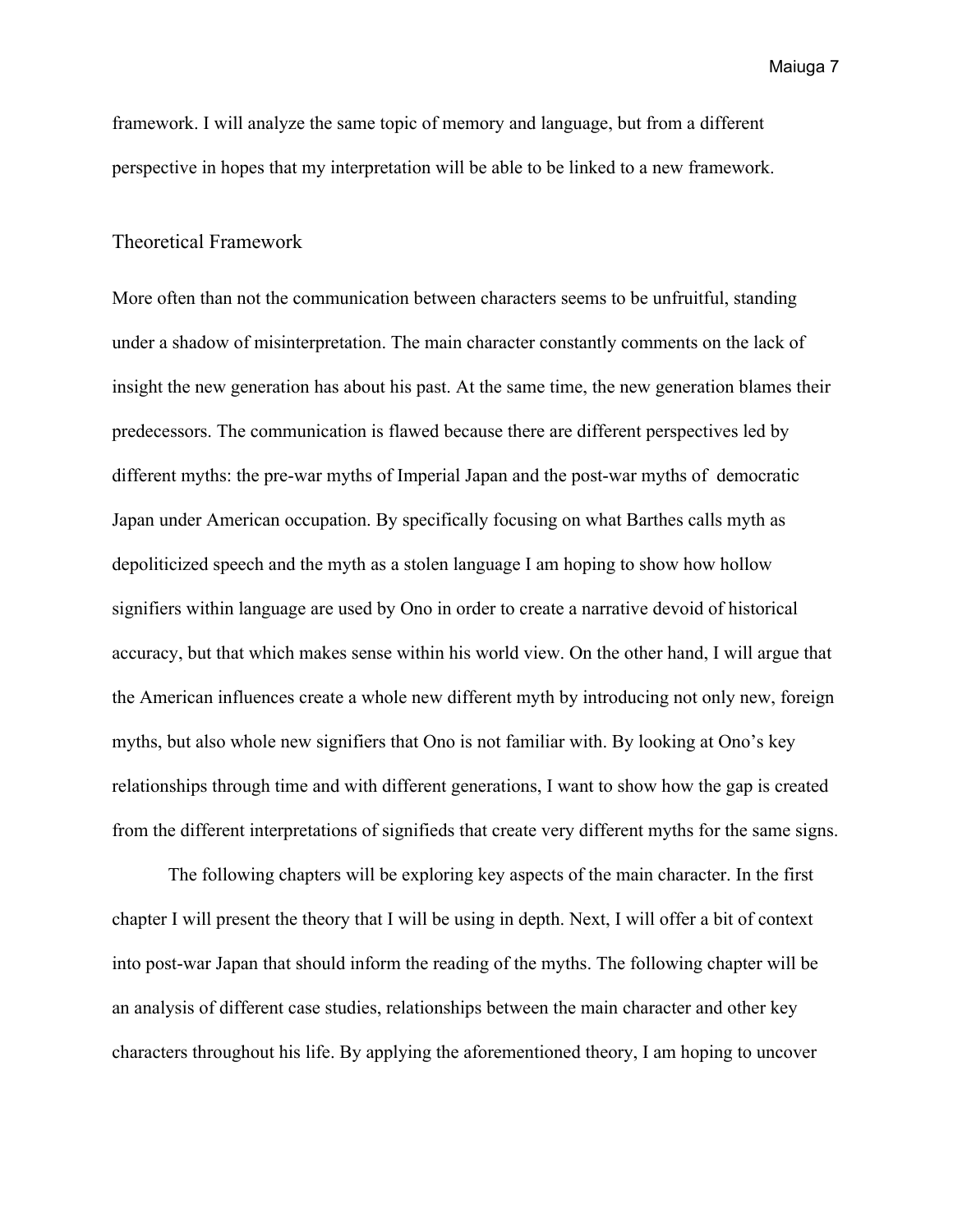the motives of the main character for which he frames reality the way he does. As a concluding chapter, I will gather all the findings in one analysis and try to show how language has had an impact in shaping relationships to be closer or more distant depending on the narrative Ono believed in at the time, and how the myths shaped his personality through language.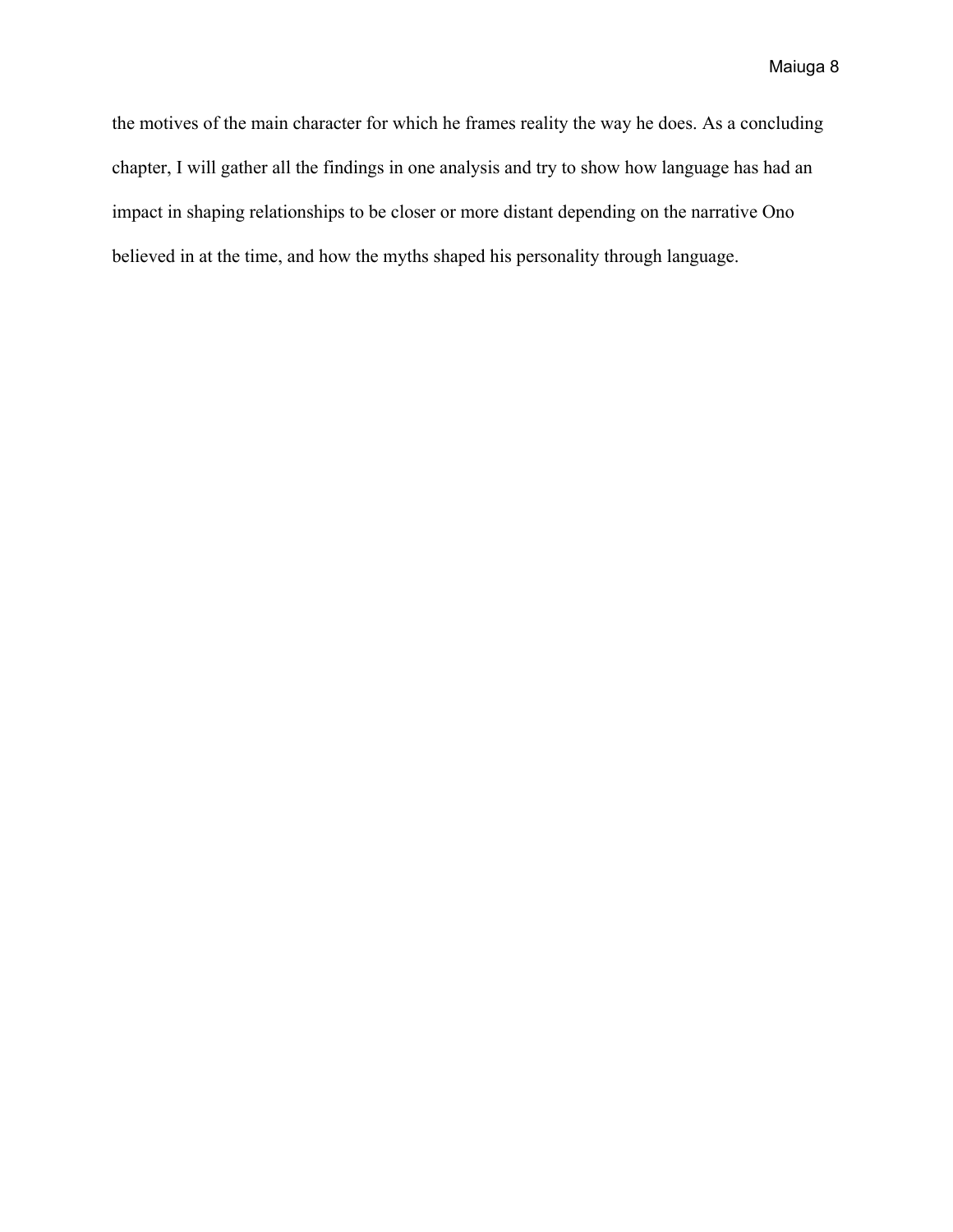## **Chapter One-Mythology**

<span id="page-8-0"></span>This chapter will focus on introducing the reader into the universe of *An Artist of the Floating World*, my approach to it, and the theory that will be used in order to analyze the central issue of this paper, namely the generational conflict. The novel is multi-layered and there are countless approaches to it, but I will only be focusing on language and meaning. This chapter's aim is to answer the question: How can Semiotics and Myths help decipher the main character's motives behind his seemingly ill intended actions? In the first part of this chapter I will introduce the main point of the novel and a short summary of the events. Next, I will introduce the concept of Semiotics as first postulated by de Saussure and explain why they are relevant to my analysis. Lastly, I will expand the first definition by introducing Barthes' extensive definition of semiology through myths, which will serve as a theoretical basis for the rest of the thesis. Therefore, the main question to be answered in this chapter is: What are semiotics and how can this theory be used in analyzing the discourse beneath each character's point of view?

The novel debuts with the main character, Masuji Ono, presenting his social status through a small anecdote about how he was granted his current house through an "auction of prestige" (Ishiguro 10). This should be the basis of his character: an elderly man, overly obsessed with his own persona. Throughout the novel, he reminisces about his successful life as an artist, trying to hide his bragging under fake modesty, all while dealing with the consequences of his esteemed and successful life. Ono is at a crossroads in his life, where the life-long stability and security of his younger daughter depends on his past. After the end of the Second World War, he tries to find her a good fit for marriage. The story unfolds a year after the first attempt at an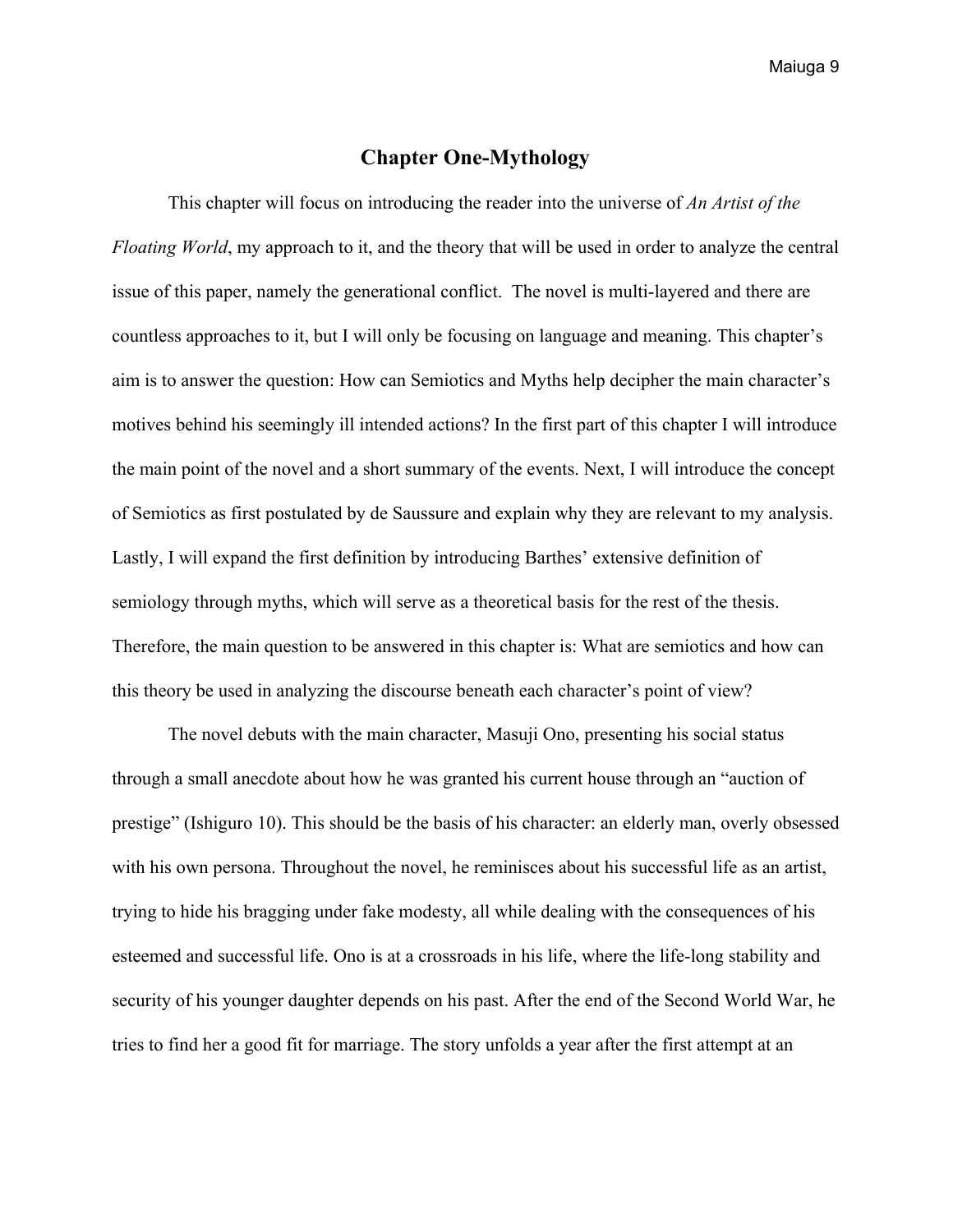arranged marriage. After agreeing with the family of the groom, they unexpectedly pull out of the deal, without an actual reason. The novel lets the reader know that it is not unusual, in cases of arranged marriages for people to hire private investigators on the families of the future wife/groom. At the suggestion of his eldest daughter, Ono goes out to tie any loose ends he might have left before the end of the War with different people, in order to insure the success of the arranged marriage. While the novel has a neutral ending, with the daughter getting married, Ono's process of tying loose ends brings him into conflict with anyone from a younger generation. This conflict is what I want to focus on in my thesis.

Masuji Ono is not an ill-intentioned character. He is a normal person, who has led his life the way he thought was best. During the Second World War, he believed that the values of his country must be protected. He switched paths in his career many times, standing up to authority and defending what he believed in. He betrayed two of his masters in the pursuit of the superior form of painting. Changing from mass-produced paintings to representations of the Japanese pleasures districts, to nationalist content, Ono believed to defend the right purpose. He spends the novel making sense of his past, avoiding directly addressing certain actions, using his good intentions as a justification. Ishiguro sheds some light into the reading of his novels saying that the reason he uses the post-world war setting is that he is "interested in this business of values and ideals being tested, and people having to face up to the notion that their ideas weren't quite what they thought they were before the test came" (Swift 22). This statement is important because it is telling of the approach the author took when writing the book. The main point is that ideas sometimes turn out to have been a good conviction, sometimes a bad one. Ideas and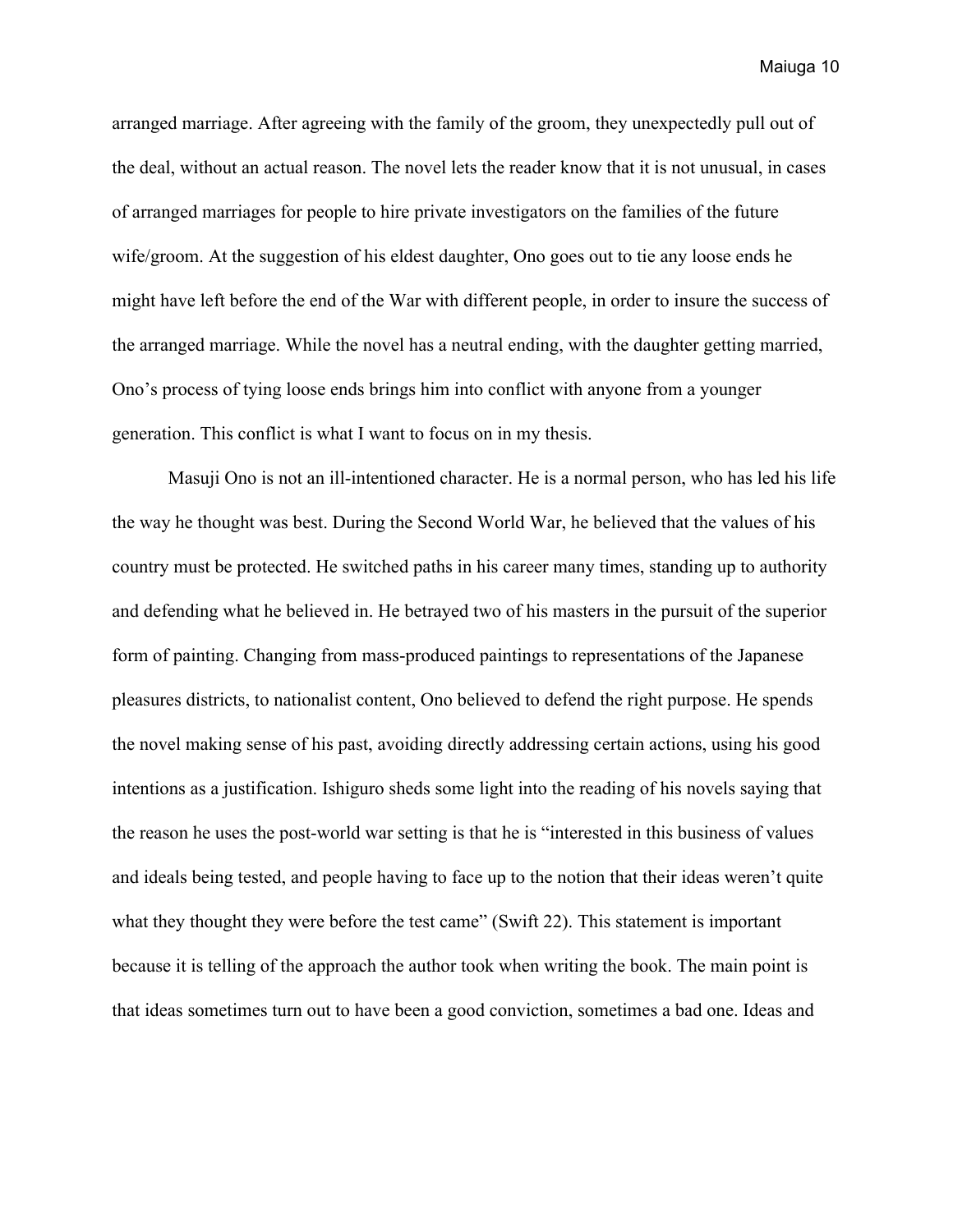ideals can only be expressed linguistically. As I will try to prove, language lacks the specificity that can lead to misunderstandings.

#### <span id="page-10-0"></span>Introduction to Semiotics

Semiotics is the practice that deals with the deconstruction of words and their assumed meanings. In our process of assigning a word to an object or a meaning, it is generally assumed that the connection between the two is inherited. De Saussure does not agree with this idea, in fact he criticizes it. He explains that:

 … the linguistic sign are psychological and are united in the brain by an associative bond. The linguistic sign unites, not a thing and a name, but a concept and a sound-image. The latter is not the material sound, a purely physical thing, but the psychological imprint of the sound, the impression that it makes on our senses. (65,6)

In order to analyze this coupling, he defines the relationship between the concept and the sound/image as the relationship between a signifier and a signified. To de Saussure this relationship is arbitrary, therefore our own association between them is arbitrary (67). In short, a chair is not called a chair because there is an inherited quality of the object that links it to the word, but because people are following a prior established tradition of naming.

De Saussure maps out a few typical qualities of a sign (signifier-signified relationship), out of which the most important for my thesis is the following: sign exists because it is tolerated by the community using it, it is inherited, it is arbitrary and it is continuously changing (71, 73, 74, 76). These qualities could explain the conflicts the main character faces when interacting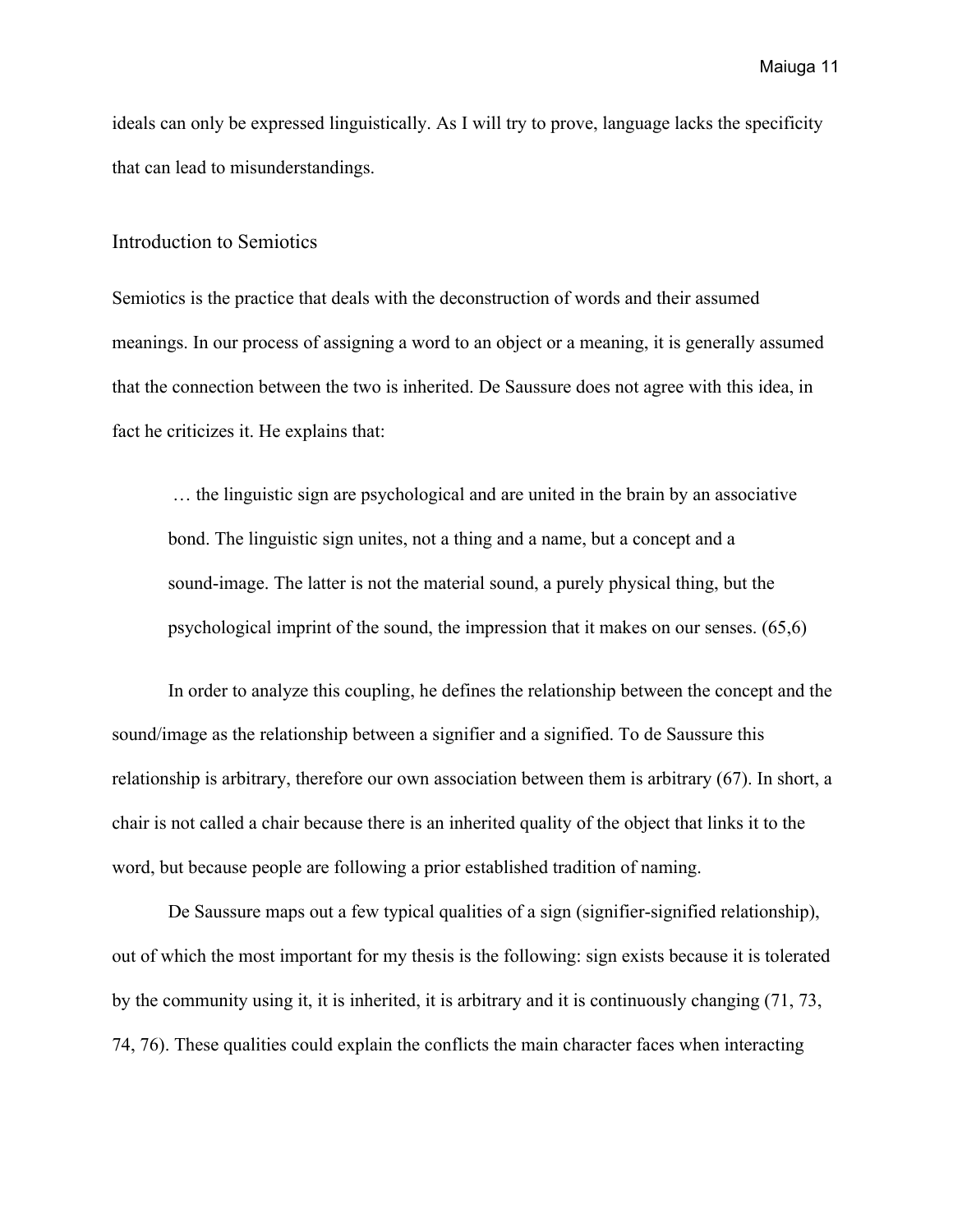with younger generations, like his grandson who uses American words. For Ono, the signifier (sound/image) does not equate with a signified, causing him confusion and impossibility of communication. Ono is the witness of the introduction of a new trend in his own language, passed down by the American occupants.

The mutability of the sign, de Saussure says, represents the change in the relationship between the signifier and the signified. This can happen by different means like the change of the grammatical purpose of a word, or the slight change in spelling of the signifier (de Saussure 75). Relationships can become looser as language evolves and changes constantly. This theory is helpful in order to understand Barthes' ideas on the shift of meaning when the sign remains the same, but the deeper meaning behind it changes.

### <span id="page-11-0"></span>Introduction to Mythology

Roland Barthes builds on de Saussure's ideas between the signifier and signified and names it the first order semiological system, composed of just this association. However, he goes a step further and introduces a second-order semiological system, where the sign becomes a signifier, that in turn has it's on signified (Fig. 1). This new relationship forms a new type of sign that Barthes names myth. For Barthes a myth is the science that "studies ideas-in-form", a second language, a metalanguage (Barthes 138). This type of analysis from the first-order semiological system to the second-order will be employed to show specific differences in myths between characters.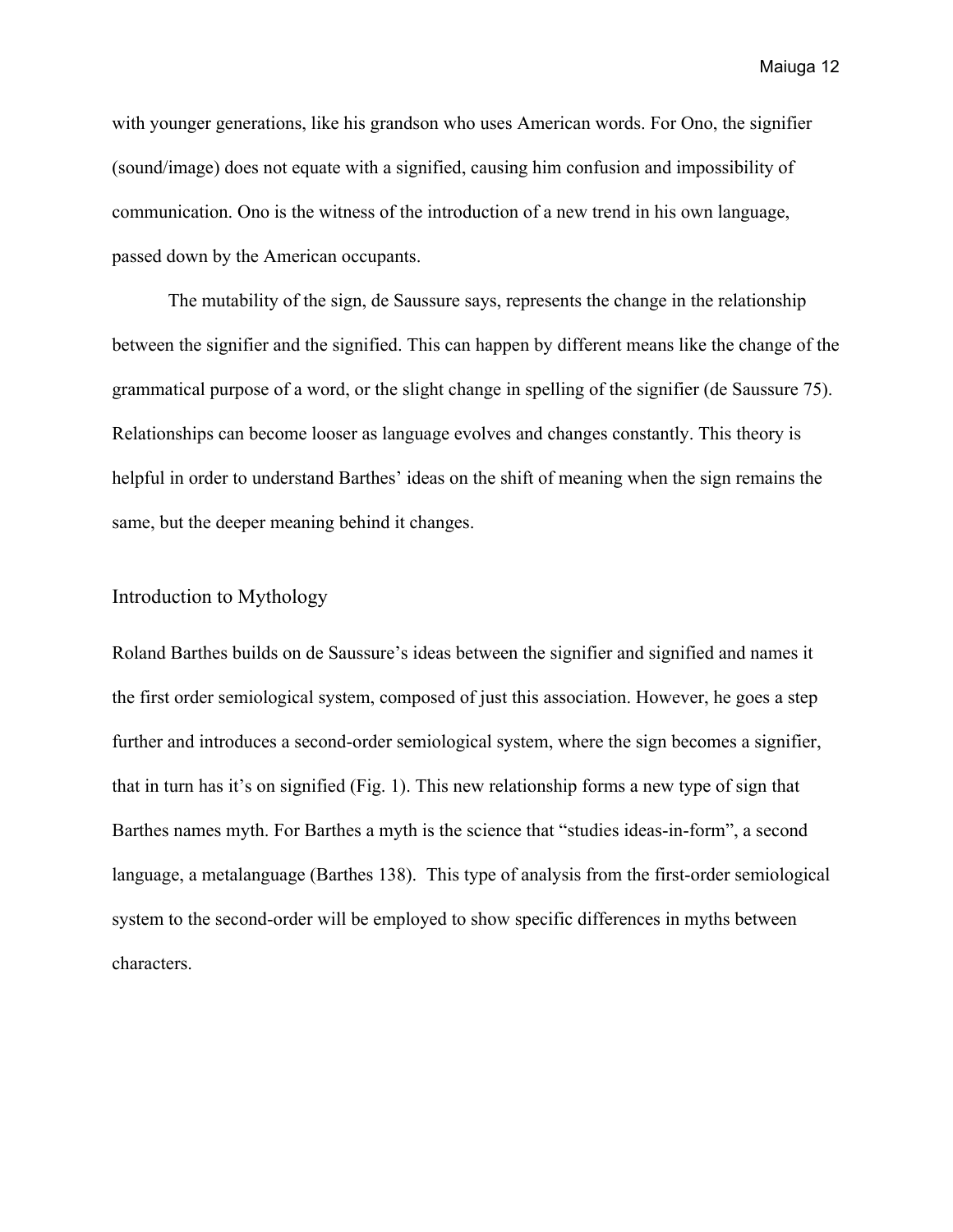

Fig.1: Myth construction table from *Mythologies* by Roland Barthes, p 138

He expands the semiotic analysis from just linguistic to also illustrative. For him what is important is the meaning, the intention, behind the language (words or writing), not the form. Therefore, when talking about mythology and this theory focuses solely on the signification of a whole system, be it a painting, or a whole novel. For Barthes, the myth imposes something on the receiver (140).

In analyzing *An Artist of the Floating World*, this method of analysis will come in handy as I will be able to analyze and explain why different characters find themselves in conflict, even though they use the same signs, i.e. words. I explained before that Masuji Ono does not understand his grandson who uses english words, but he has the same issues with people who speak his own language. The idea of myth should help uncover the reason.

Barthes explains that "Myth...distorts; myth is neither a lie nor a confession, it is an inflexion" and "speech justified in excess" (153-4). Myth represents the meaning of a statement, the signification that is not explicit, not because it is hidden, but because it has become naturalized. He explains that people who consume myths do not notice them anymore because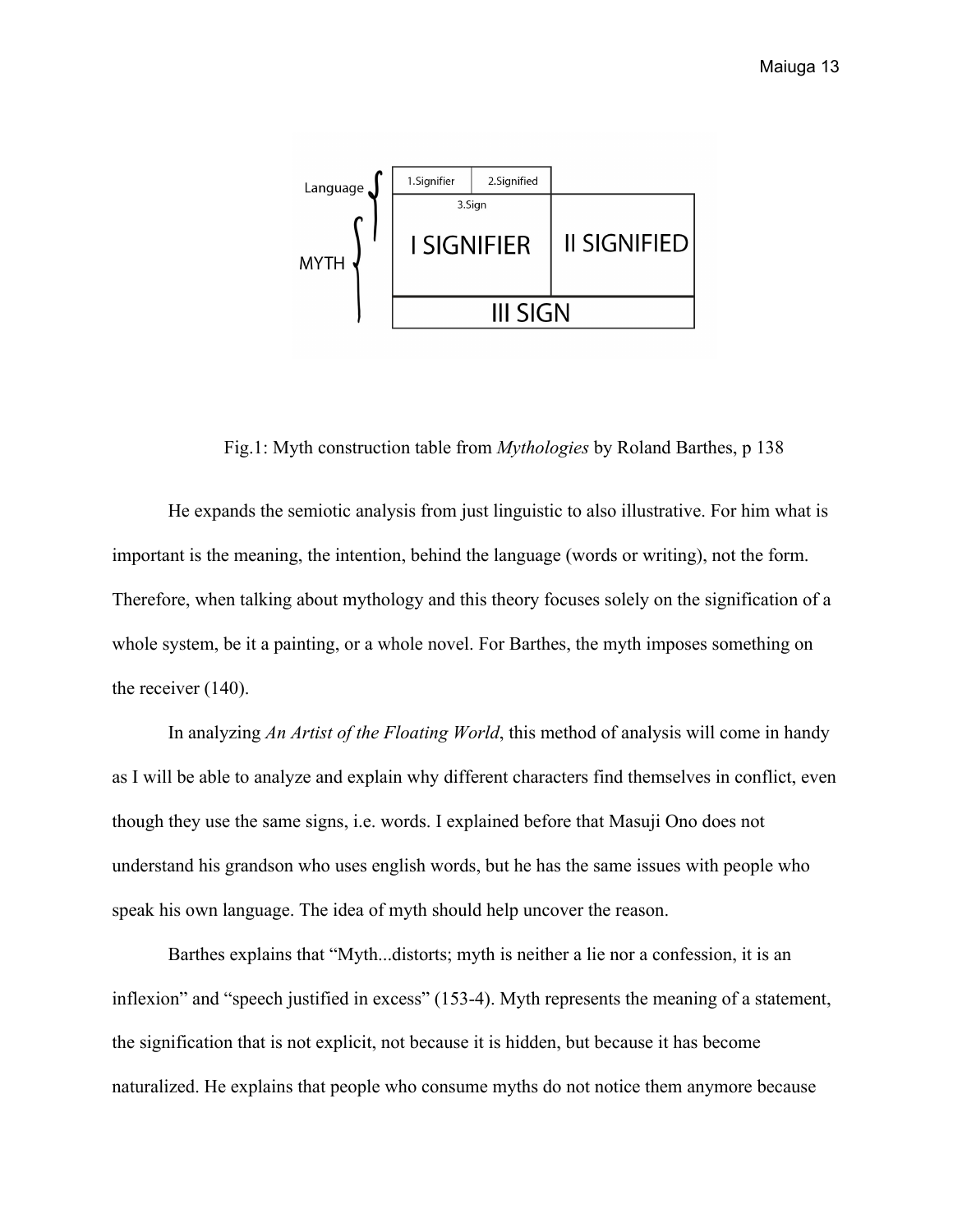they do not see this signification in a semiological system, but an inductive one (Barthes 154). In short, myth becomes common sense, that is widely assumed by groups of people. The problem is that, as Barthes explains, meaning is not fixed, in fact it is floating and "can almost always be interpreted"(157). This is what Barthes calls myth as a stolen language, because it can insinuate itself into language and "swell there: it is a robbery by colonization" (157). This takes me to my main point of my analysis method: if meaning is not fixed and can be easily interpreted, it means that it is possible for people to use the exact same words, speech patterns even, but have different sets of values that they assume. The novel deals with three different generations: the generation that had to fight in the war, the generation that provoked the war and was safe from it, and the generation after the war. Between the first two, the culture is shared, but the experiences, being so completely different, while they might use the same language, they will have opposite perspectives. In the following chapters I will try to analyze a few study cases and spot key concepts that even though are used the same, transmit different ideals.

The reason why the myth is so easily to adopt and accept is because it purifies things, rids them of any historical quality and fills them with nature, or rather instinct. It becomes easy to understand and appropriate by everyone because:

"[it] is constituted by the loss of historical quality of things: in it, things lose the memory that they once were made. The world enters language as a dialectical relation between activities, between human actions it comes out of myths as a harmonious display of essences…[myth] has turned reality inside out, ,.,it has removed from things their human meaning so as to signify a human insignificance. The function of myth is to empty reality..." (169)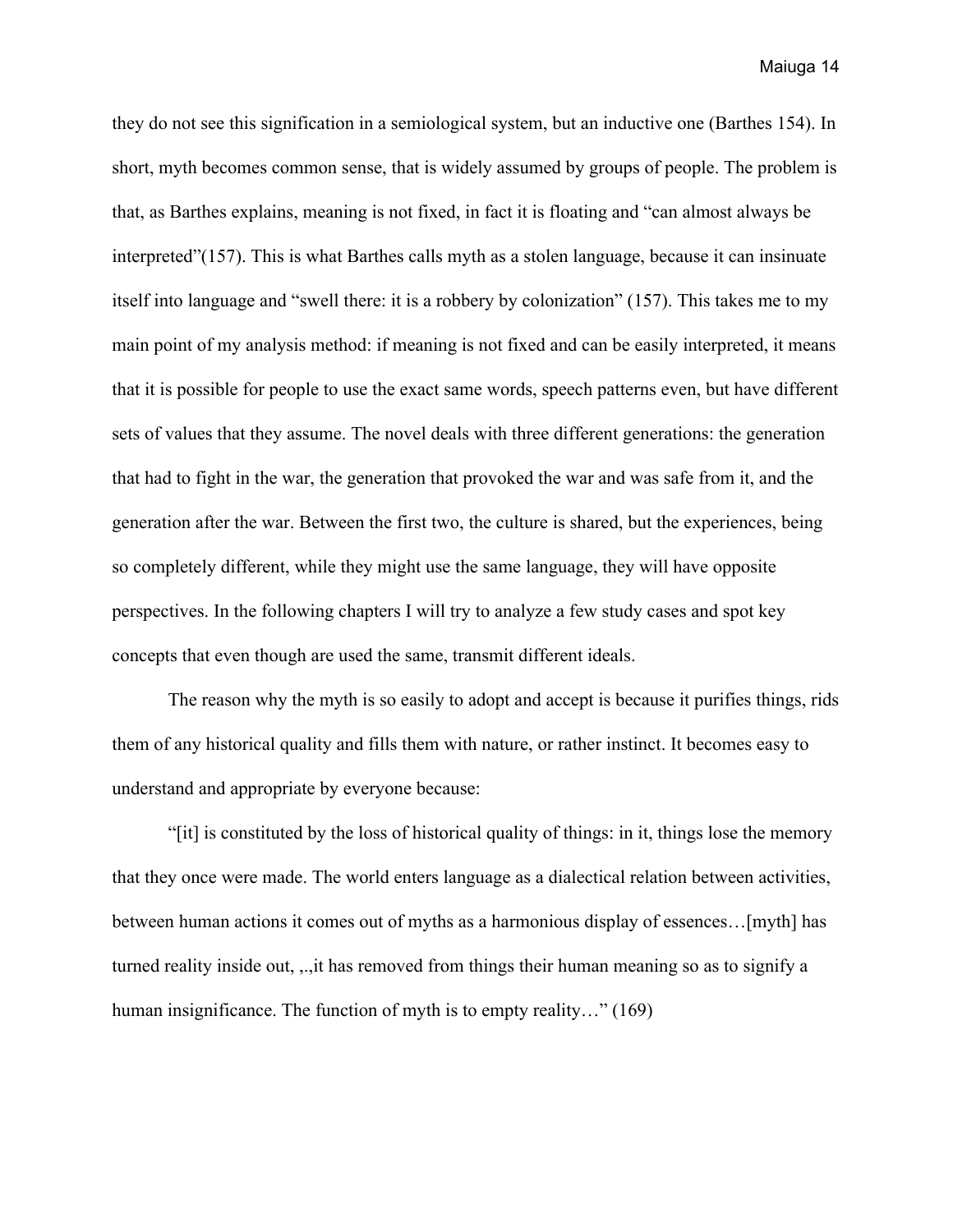In short myth only works with simplified versions of human acts, with the essence of the meaning, with very little details, creating a world without depth, which is why Barthes calls it "depoliticized speech"<sup>1</sup>.

The premise of this thesis is that no meaning is self evident, but it fosters a myth, a collection of assumptions that are believed to be accepted by everyone. This discrepancy, along with the changing quality of the myth is the basic idea that I am starting from in order to conduct my analysis. By using a semiological approach I can observe in different study cases the meaning behind each character's ideas and where and why they clash. By using this type of discourse analysis I am hoping to uncover the myths that make it impossible for generations to communicate.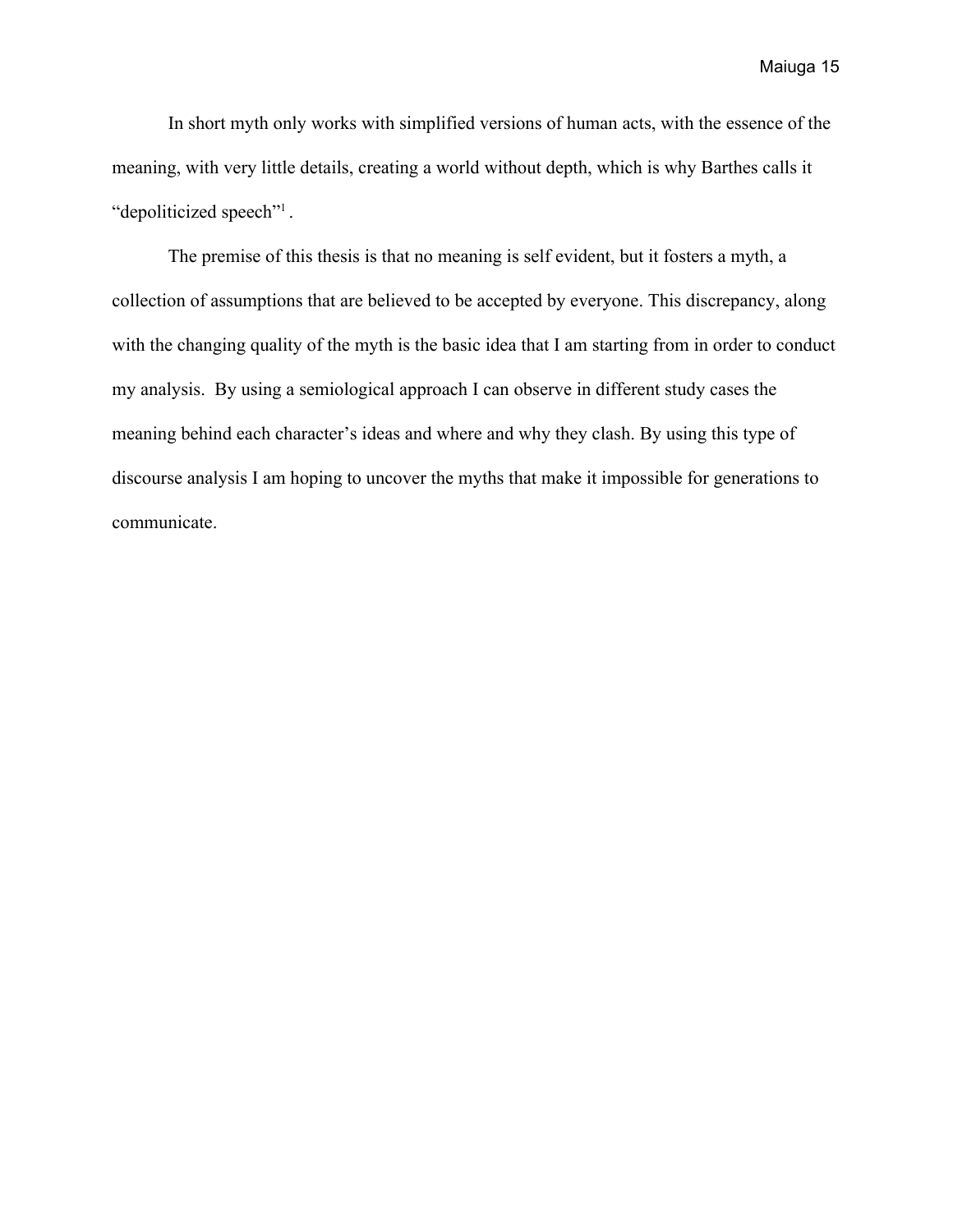# **Chapter 2-Same Language, Different Meanings**

<span id="page-15-0"></span>Many scholars have analyzed Ishiguro's novel from a semiological, cultural, and sociological perspective, but I have not seen so far any analysis that took into account the cultural reality of post-war Japan. I believe it is important because rather than framing Ono as just an unreliable narrator trying to cover up for his own mistakes, I would like to look at his motives informed by society. Like this, I want to show that history can reshape the image of Ono as not unreliable, but as a nationalist who refuses the new reality after the War, while at the same time tries to impose this out of date view back onto society. This is why this chapter will tackle three moments from the novel, in an attempt to show how communication between him and his peers is informed by different ideological systems. This chapter will first look at the social climate during and after the war and artists' role in it, and next, I will conduct a myth analysis of different key concepts. The aim is to answer the question: Why did the myths different generations use become so different in the aftermath of the war?

The premise of the novel, right from the title is "the floating world". For the typical Western reader the title does not really convey anything, but it is crucial to the reading of the novel. The "floating world" is a concept attributed to the Japanese form of woodblock painting called *ukiyo-e*, a form of genre paintings that depicted ephemeral moments of life and small details. In the beginning it would generally depict the pleasure districts, but it was not limited to it. Also referred to as "the drifting world", the concept refers to a "Buddhist terminology used for describing the passing pleasures and sorrows of the living sphere" (Hu 32). In the novel, Ono remembers regularly the pleasure district where he spent the golden age of his career surrounded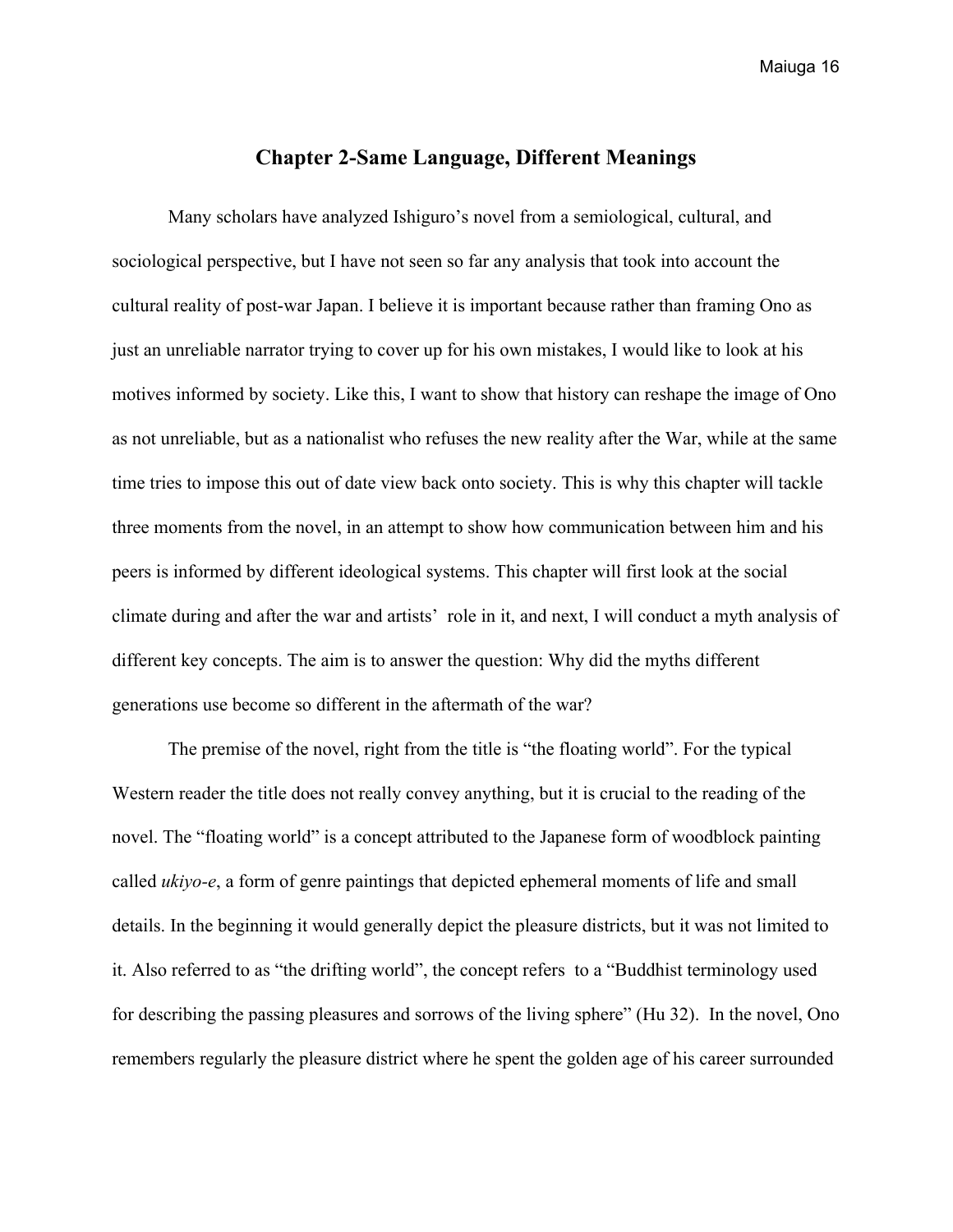by students. He still visits it, but now, just as the floating world, it too has faded away, establishments have closed and people have moved on. This constant visit to a district that no longer functions is a great illustration of Ono's longing for the old days and his refusal to let his old life go. While they are not mentioned in the novel by name, Ono begins his career by painting for the Takeda firm where "[Him and his colleagues] were also quite aware that the essential point about the sort of things [they] were required to paint -geishas, cherry trees, swimming carps, temples- was that they look 'Japanese' to the foreigners to whom they were shipped out…" and later in Mori-san's studio where he was "exploring the city's floating world" (Ishiguro 69, 144-5). This concept follows Barthes' definition of myths because both ideas warn/inform the reader of the fragility of one specific meaning in the face of the continuously flowing time. Ono, most probably informed by his father's dismissive attitude towards the arts, spends his life in pursuit of a higher meaning of his art. He lives peacefully in the floating world until he is introduced to nationalistic ideals of higher art in the service of the government.

Before starting the analysis of the first case study, I want to first present the status of artists in post-war Japan. Ono has been called by many an unreliable narrator because his thinking does not seem to line up with the reactions of other characters. He always pleads not guilty when accused of anything related to the war, always keeping his position that he followed a superior form of art. Sandler explains that "Those painters who had openly supported Japanese militaristic policies were never called to account, and indeed such wartime activities are now usually left out of their official biographies…" (13). The general consensus during the war was that artists should not cater to please the rich through their work, but to focus on the poor and suffering, toiling in the fields and faraway colonies (Ikeda 159). In short, artists were to dedicate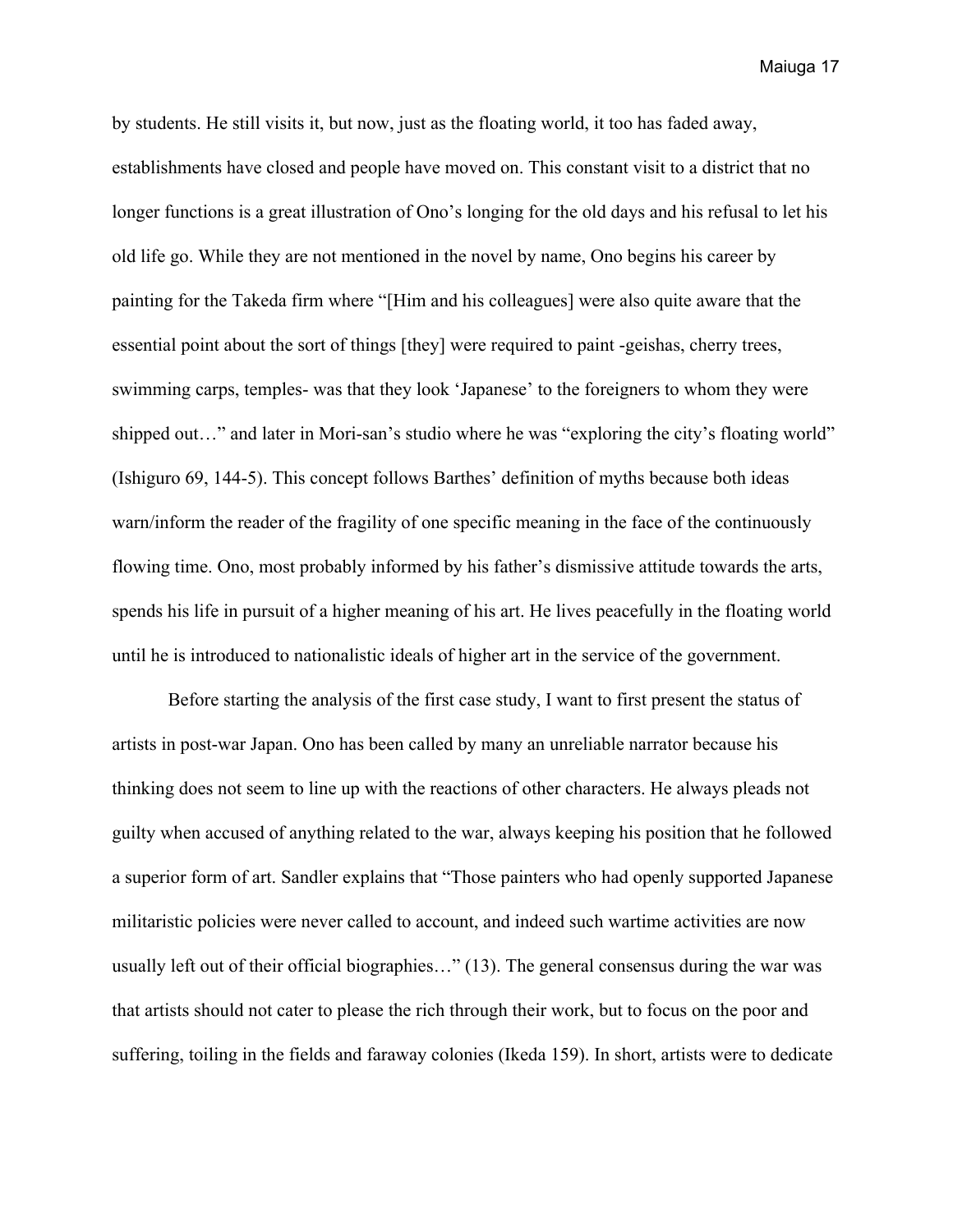the art to the common folk. It should then not come as a surprise that young veterans feel anger towards the likes of Ono for not only for not taking responsibility, but also subtly defending the actions of his peers during the war. With the end of the war, also came the end of a whole system: "With that destruction came the dissolution of the entire national system, including crucial government support mechanisms for culture and for the creation and display of contemporary painting"(Slander 23).

While a number of characters hint at Ono's involvement and responsibility in the war, there are three characters who directly confront him about it. By looking at their approach, I will try to point out using the idea of myth as depoliticized speech how myths impair Ono's ability to take responsibility for his actions.

## <span id="page-17-0"></span>Deflecting Accusations with Depoliticized Speech

The main theme of the novel is built around the dichotomy of being either loyal or a traitor. In his encounters with any other character, Ono tries to subvert meaning in order to show he was never the traitor. He reminisces about two similar encounters he had, one with a man named Miyake, who was supposed to become his son-in-law and one with Shuichi, his son-in-law. Both say similar things, granted one more veiled than the other. Miyake tells a story about the president of his company who committed suicide to atone for his war crimes that he has not been held accountable for by the authorities. The young man expresses to Ono he is glad the president took responsibility, and characterizes the act as an apology, adding that "There are plenty of men already back in positions they held during the war. Some of them are no better than war criminals" (Ishiguro 56). A similar critique is brought up by Shuichi, crying over the fact that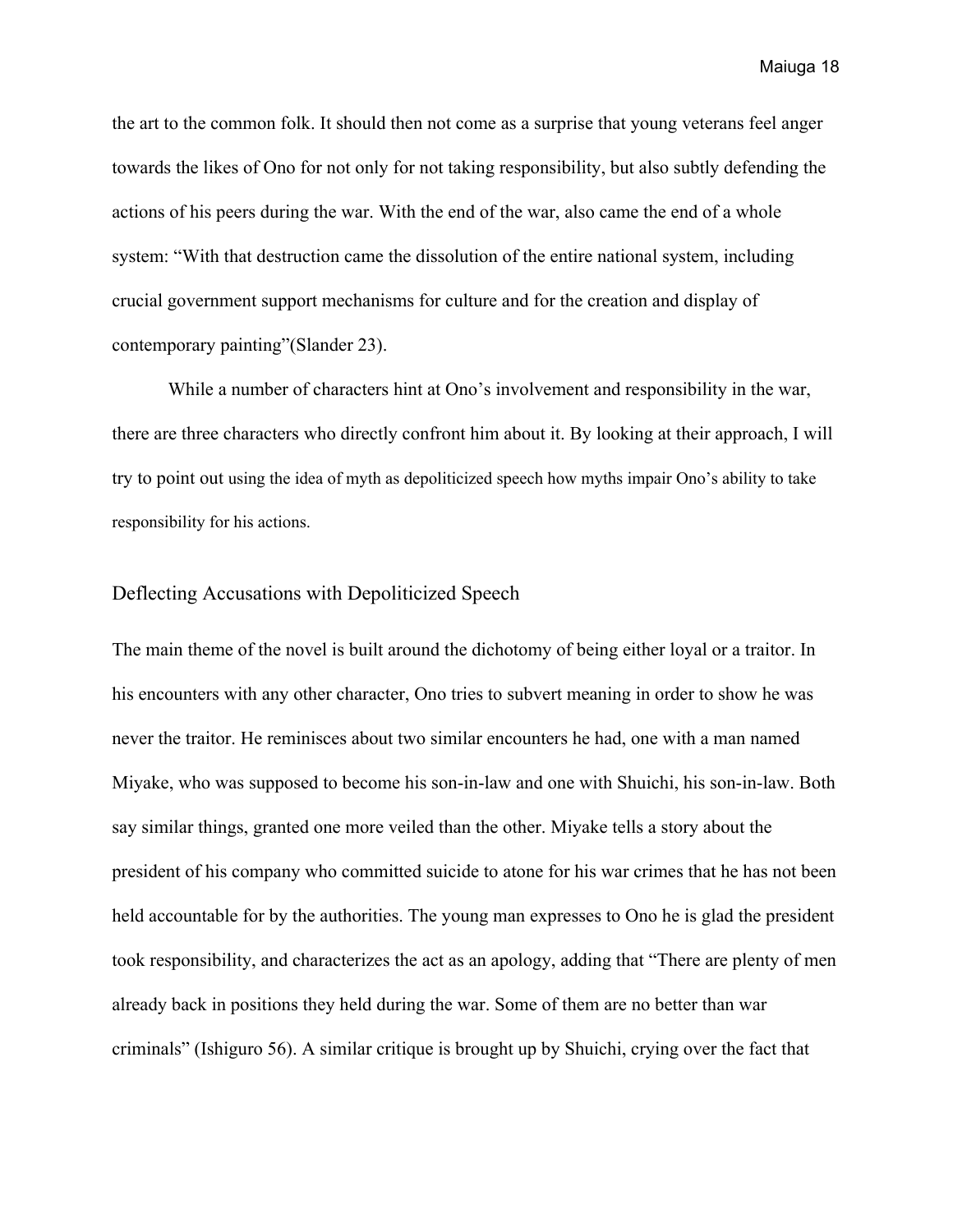young men died in battle while "Culprits are still with us" (Ishiguro 58). Towards both of them Ono keeps his stance that doing everything to one's best ability for one's country is nothing to be upset about. Ono diminishes the atrocities of the war, defending all the ones in a position of power who were involved, to a certain extent excusing himself indirectly. In her article "Deflecting Truth in Memory: An Artist of the Floating World", Cynthia Wong looks extensively at Ono's acts of self-deception. She explains that Ono establishes himself as an interpreter of his own past and becomes a kind of "reader for whom fiction changes into illusion to such a powerful degree that it finally replaces reality" (40). This act of self-effacing is achieved by rejecting what de Saussure explained to be the natural evolution of meaning in language and sticking to the beliefs that make Ono correct.

As mentioned in the previous chapter, myth reduces the complexity of human acts and gives them the simplicity of essences, creating a world without contradictions (Barthes 170). In Ono's case he simplifies the whole war as the act of a nationalist doing whatever it takes to support the country. To Ono that should not be shameful, even less punishable by death (Ishiguro 55). Like this, he reduces the effects of the war to just good faith. Ono calls the young generation cynical, for not understanding his higher purpose as a propaganda artist. Historically, artists like Ono worked under the pretext of serving the nation and the common people, and it seems that this is the myth Ono believes in, a myth that indicates the essence of the war: the greatness of the Japanese empire that, if not destroyed by the Americans, would have benefited the young generation that now criticizes him. Barthes says about depoliticized speech that "Men do not have with myth a relationship based on the truth, but on use..."(171), which indicates that Ono picks and chooses from his memories the parts that serve him the best. He talks about an ideal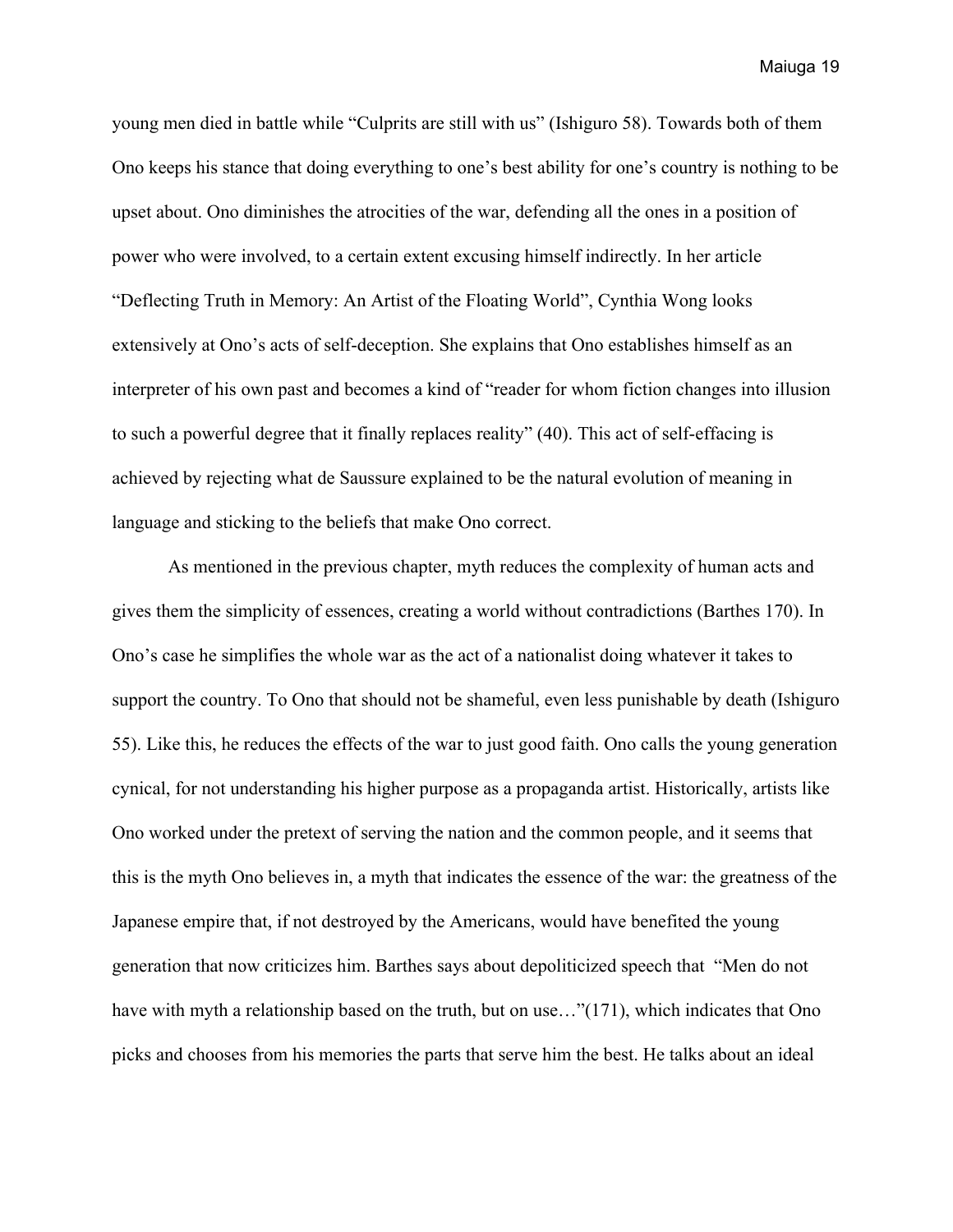world of ideas, whereas the younger men talk about their personal experiences. One myth is based on history, one on preferential memory.

On the other hand, both Miyake and Shuichi see the war as their lives' tragedy. They refer to the atrocities of the war they had to live through and when criticizing, they refer to historical facts. Their use of words like "culprits", "criminals" and "war" is informed by the shift in meaning of these words. This can be explained through what Barthes refers to as the myth as a stolen language, which means that no meaning is fixed, but "floating", meaning that the significance of a sign can almost always be interpreted (157). In this case, the culprits stop being the Americans (as Ono's generation believed), but the people who pushed to the war and wasted the lives of the young.

I mentioned before that I believe fitting Ono to be nothing less than a hypocrite is rather simplistic, and does not take into consideration what a trauma like the War, and consequently losing it, can do when all one's beliefs are being challenged at the same time. Yael Zerubavel, in discussing the generational memory in the land of Israel, introduces the idea of "bridging memory", a concept that fits perfectly with the situation of the novel. She defines them as following:

 The use of "symbolic bridges" between the past and the present offers the possibility of constructing a commemorative narrative that appears coherent and continuous even though it is inevitably selective and involves "mental bridging" between events that can otherwise be seen as disparate points in time. The challenge of creating symbolic bridges is even greater when national memory faces periods of "regression" (such as foreign rule or dispersion to exile) that introduces a historical gap between an older national past and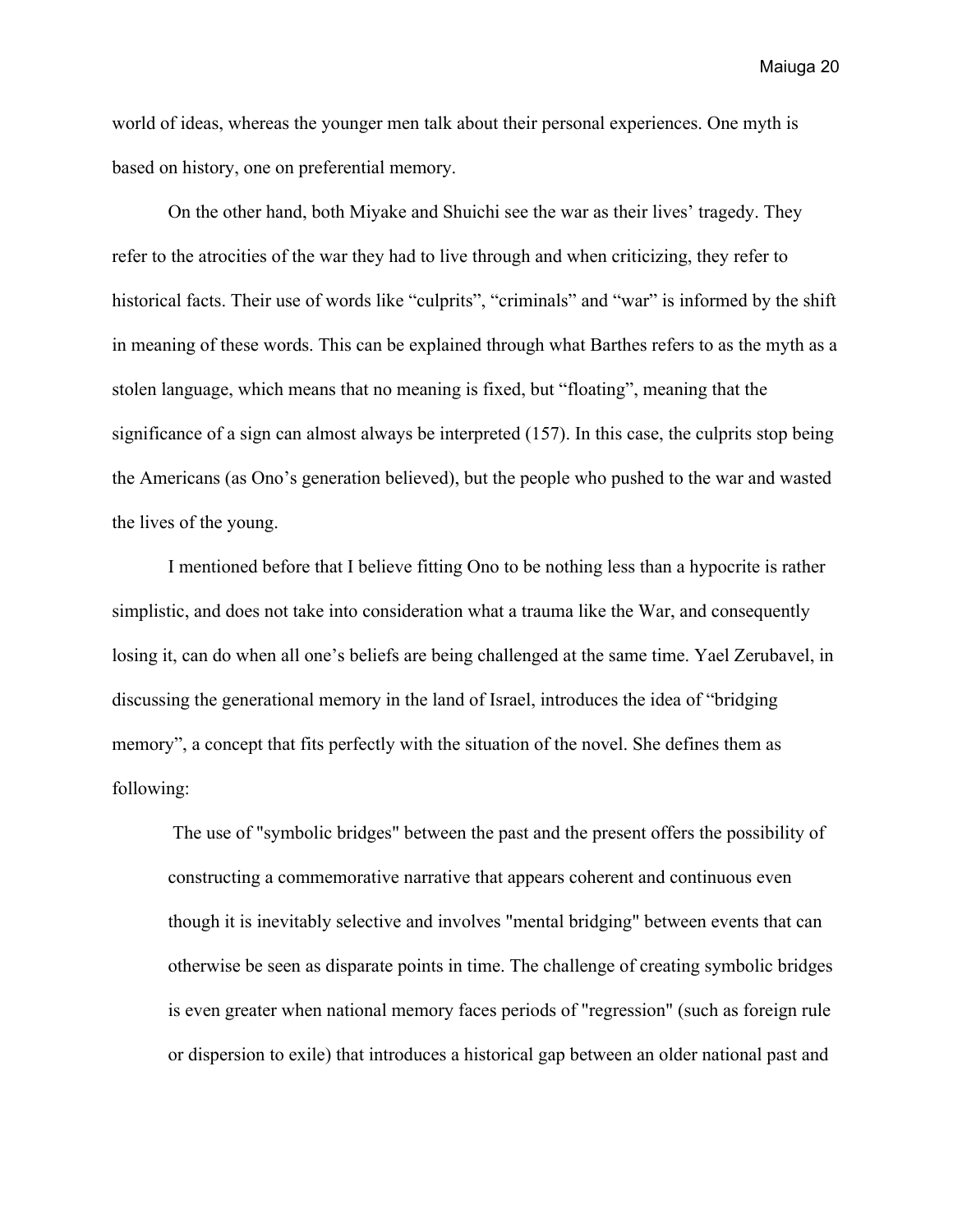a modern nationalist movement. (116)

Applied to the novel at hand, it becomes easy to understand the lack of understanding between generations. When creating a collective memory of the past in times of the War, it is impossible to ignore that the ones who were supposed to be older, and to take care of the younger had failed. Such a time of regression, also forces people to reconsider how they view things and because the "symbolic bridge" is burnt between the two generations. The young do not want to take the inheritance from their predecessors because, in this case, they consider them responsible. As a result, the myths behind the language also change.

To use the scheme proposed by Barthes, the signifier most used in these conversations is the word "war". The signified is the concept of fighting against other countries for one's own freedom. Both parties in the conversation understand this to be the case, however, in the second semiological order, the concept of defending one's country becomes a signifier again, and the signified becomes twofold, different for each party. For Ono, the signification is "pursuing the dream of imperial Japan over Asia '', while for the two young men, due to their historical and practical experience with the war, the signification is "unnecessary deaths for a lost cause". Historically, the significance accepted by the young men is infinitely closer to reality than the one of Ono, who still holds onto the old ideology. The reason why Ono cannot see this difference is because he is an unreliable narrator, in need of making sense of his past. Rebecca L. Walkoitz explains that "unreliable narrators from fiction past regularly project their stories into the lives of the people they describe" (1067). In this case, Ono projects his disappointments about his past onto the ones around him, calling them cynical. This helps him hold onto the myth that makes him innocent.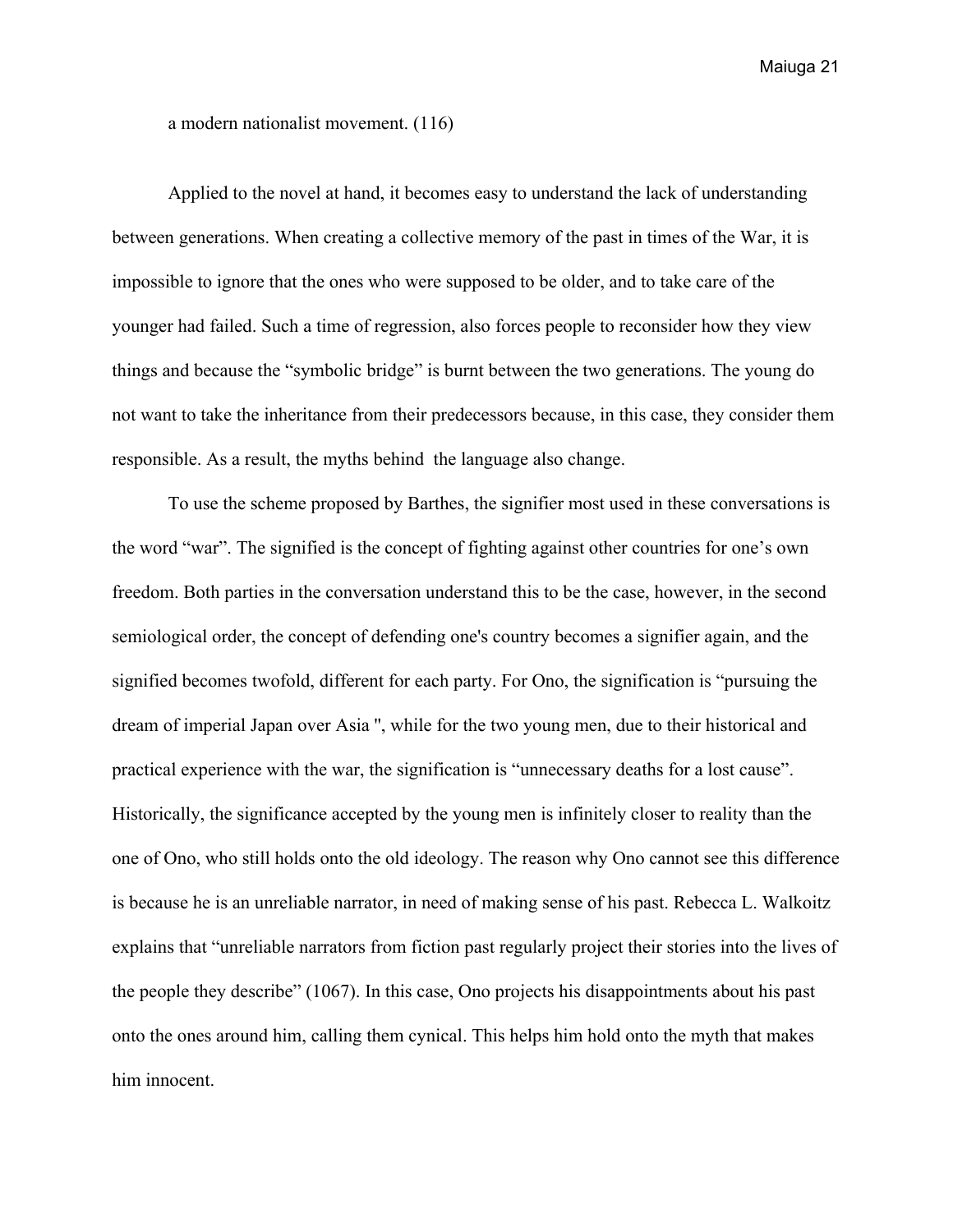## <span id="page-21-0"></span>Deflecting accusations from Stolen Language

A concept that the two characters hint at, but do not use actively is the concept of "treason". Another example of myth as a stolen language is the interaction Ono has with an old student's protégé. Ono likes to reminisce constantly about the times when he was a respected teacher, even bringing up Kuroda, his most esteemed student. He mentions briefly that they did have the occasional conflict of opinion, but Ono never explicitly states what caused them to grow apart in the end. In order to tie loose ends for his daughter's marriage, Ono visits Kuroda, to resolve any lingering issues from their past. Unfortunately, Kuroda is not home, but his protégé is. They get into a conflict over Kuroda, shedding light on the fact that Ono was responsible for Kuroda's imprisonment during the war. In a later chapter it is explained that Kuroda was accused of being unpatriotic in his art. The protege tells Ono "Traitor. That's what they called him. Traitor. Every minute of every day. But now we all know who the real traitors are" (Ishiguro 113). When referring to the myth as a stolen language, Barthes means that myth borrows from what he calls the ""expressivity" of language"", or its ability to mould the meaning of a word in a situation. Just like in the previous case, the two mean very different things by the word traitor: for the protege, the traitor is the ones who led Japan towards the demise of the war through foolish ruling, while for Ono, traitor would still be the one who does not aid towards the cause of Imperial Japan. Charles Savran, in his article "Floating Signifiers and An Artist of the Floating World", summaries the situation best by saying that "So too, with the two key signifiers, "traitor" and "loyalty" those who were loyal during the War are seen by the new generation as traitors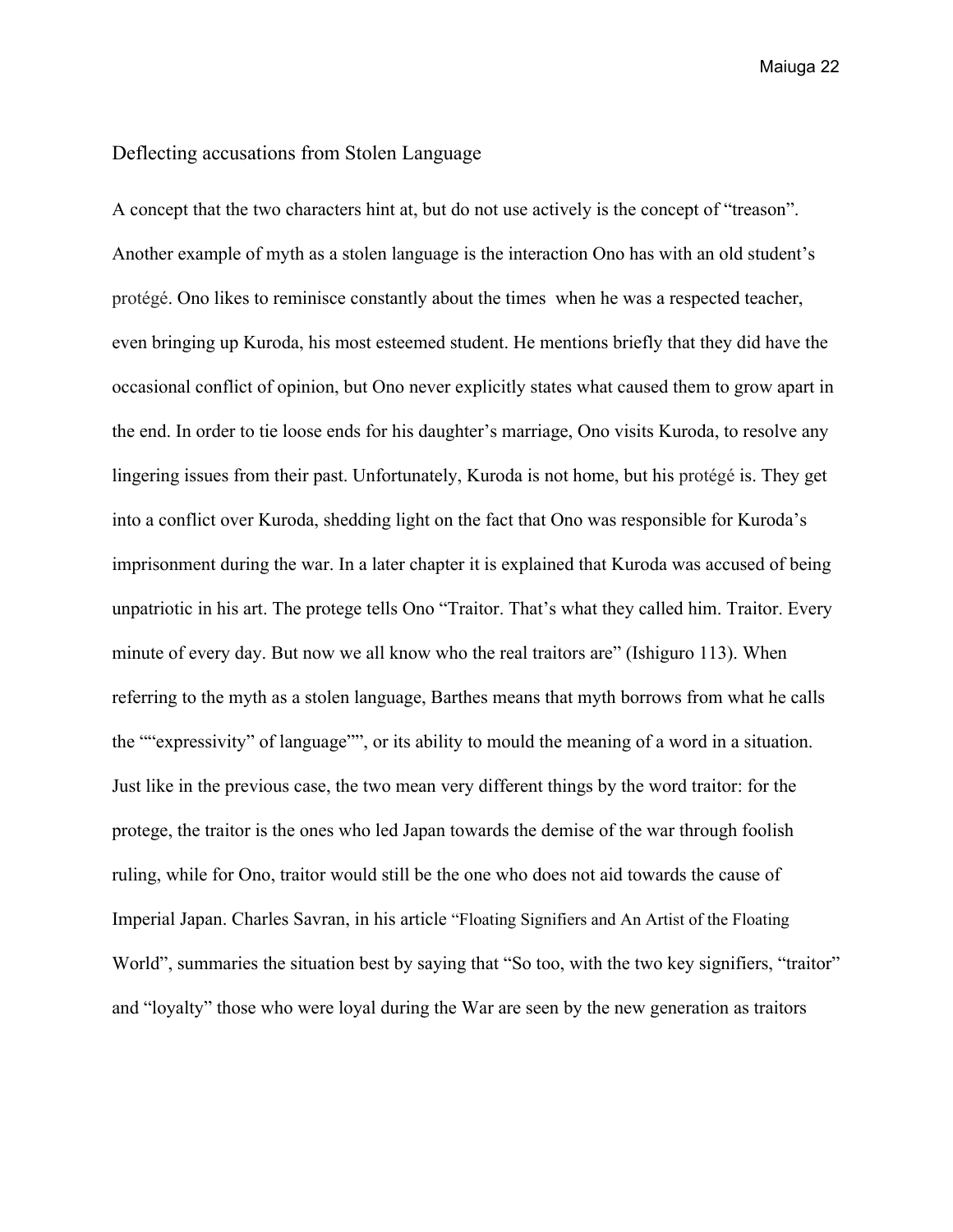who misled the nation; conversely, the traitors of yesterday are now perceived as wise, courageous and truly patriotic" (95).

Loyalty and treason come up in the novel as a secondary theme. Ono's life is marked front he beginning by the idea of being a "traitor", from his father who opposed him becoming an artist, to his betrayal of his Second Master, and later, becoming a traitor by default after the war. Ono constantly searched for esteem and a higher form of art, taking pride in his moral compass and his ability for critical thinking, even when it meant going against his elders. To further explore how the "symbolic bridge" was interrupted after the War, I want to show how even though the concept of being a "traitor" has been used freely before the war, as a floating signifier, without a fixed definition, there is a difference between the former instance, before the War) and the latter (after the War). Before the war, the traitor was not necessarily someone who betrayed the nation. Ono strives for the approval of the powerful. He notes that Ono's willingness to follow the greatness and superior stats has nothing to do with a specific ideology, but a desire to submit to the hegemonic and hierarchical structures (Bareiß 398). In the past, Ono had betrayed his masters for superior ideals. This myth, however, that propaganda art is superior, is rejected, and the bridge can not be created towards the new generation. In fact, as Marilena Parlati explains "Ono perceives around him what he sees as an in..attempt at forgetting the imperial past of Japan, a maneuver he reads as annihilating what to many was an intractable past and thus entering a present made of Westerners…"(5).

## <span id="page-22-0"></span>The Making of A Myth

So far I have solely explored Ono's relationship with the people who have been involved with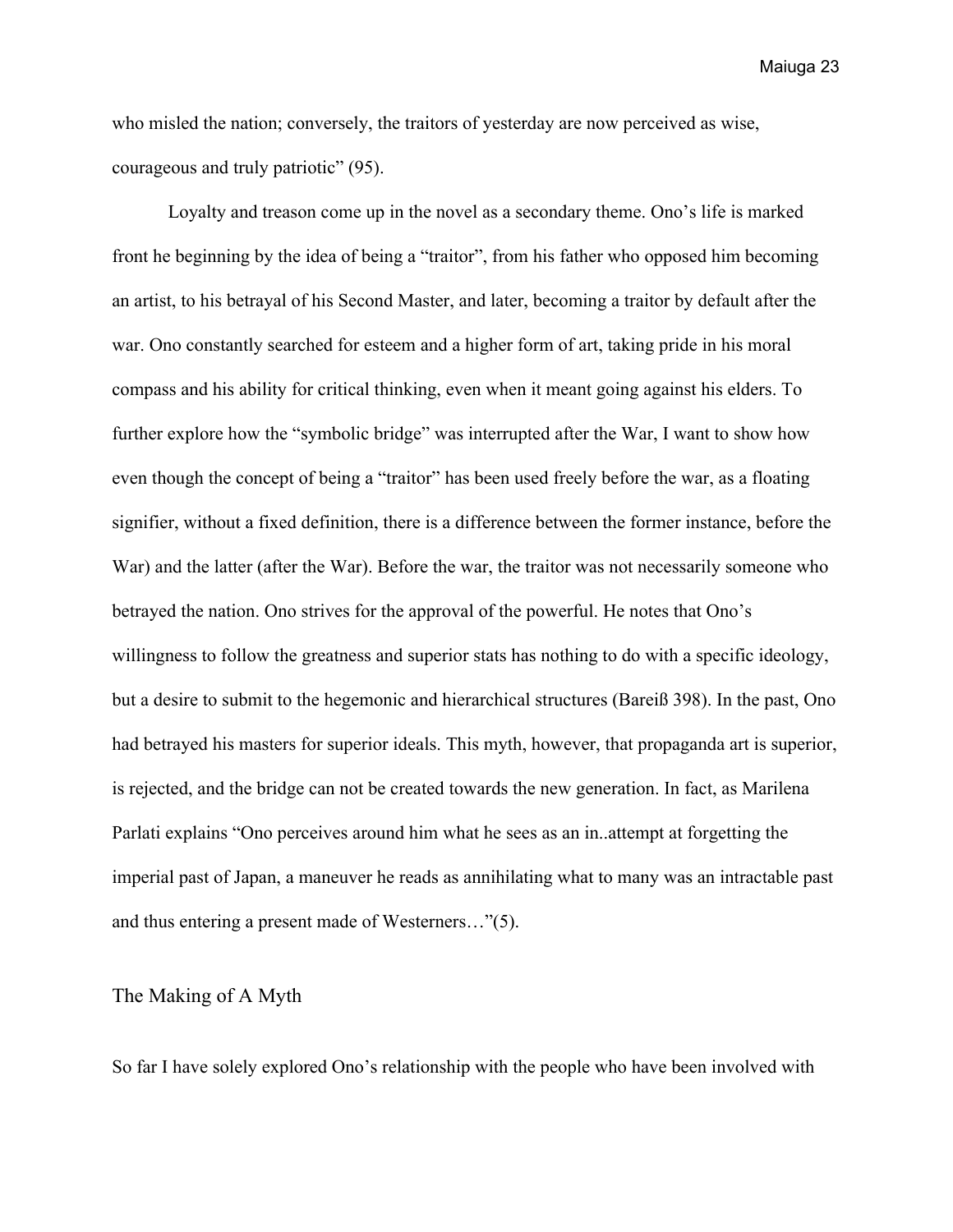the war. It has become apparent that, as Savran explains, signifiers are constantly floating, meanings change and different and incompatible world views emerge. The fact that "symbolic bridges'' become challenged in the face of great national trauma explains why language can change so drastically to the point members of the same community face a gap between generations. However, in *An Artist* there is another type of floating signifier, that shows a more modern problem that societies face even today: language colonialism. Ichiro, Ono's grandson, growing up under the American occupation and influenced heavily by American consumerism, introduces Ono to many foreign words that Ono does not understand, making their communication many times lost in translation. The myth is not stealing from language in this case, because the myth is still in the making. The signifiers have no signifieds and no signification. They do not share a collective memory, which, as explained by Halbwachs, lies in things like language and art and is expressed in common thought that rises "not from individual introspection but from intelligence in its collective form" (Halbwachs 815).

If collective psychology is found outside the individual then it is safe to say that Ono and his grandson are alienated. Words like "Lone Ranger" and "Hi Yo Silver" are signifiers without a signified for Ono (Ishiguro 30). For the little boy, the signified are the cartoon characters or action figures, which translated as myths reinforce the positive image of post-war American occupation of Japan and American supremacy in general. For Ono, who has no visual image or understanding of the language, the myth that will be formed will inevitably be extremely different from his grandson's, creating a generational barrier. That is because for the grandson the American occupation holds a positive meaning, while for his grandfather, an avid follower of the anti-western sentiment, will be negative. Tellini explains it best as a cultural gap "perceived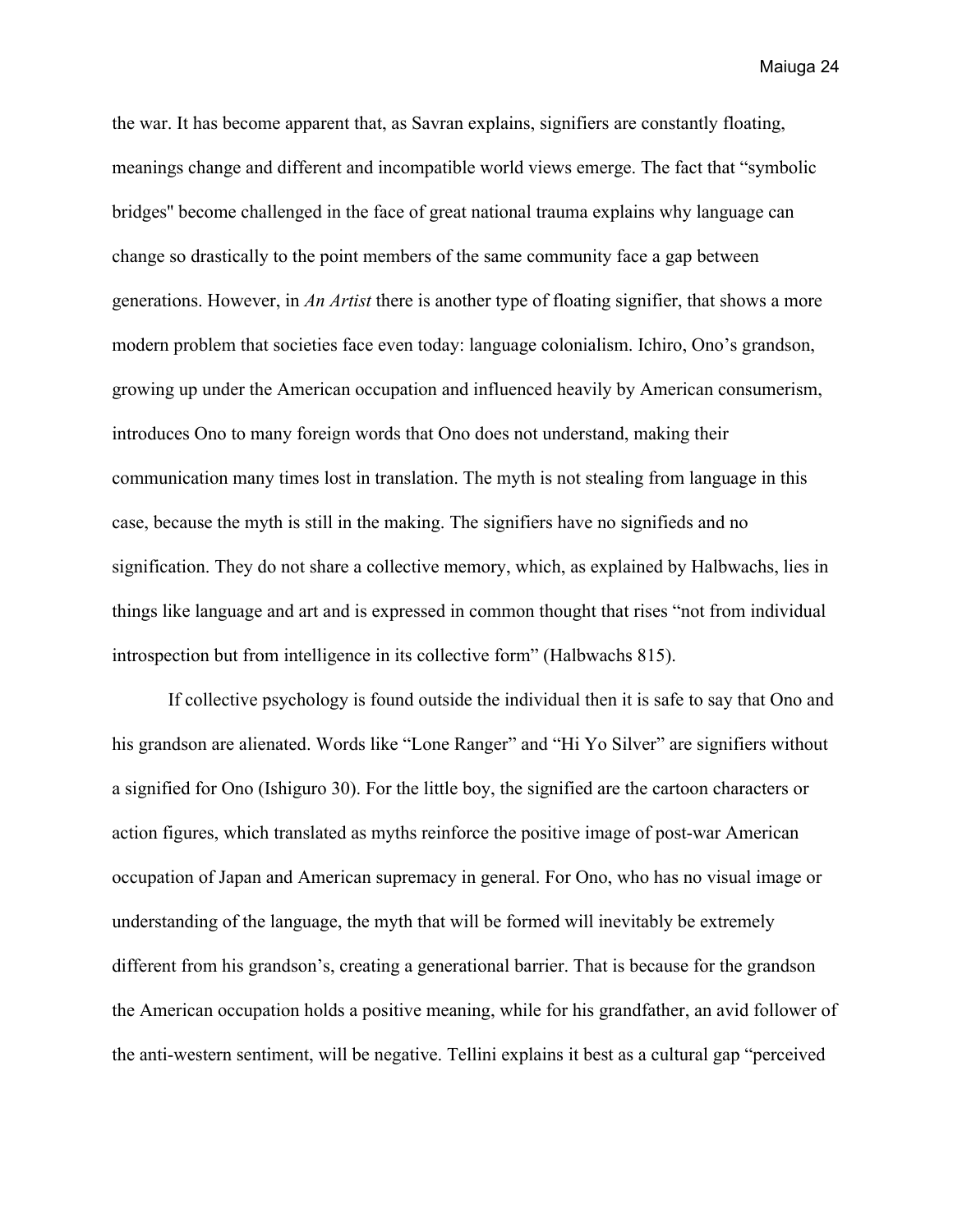in the way they invest positive values in conflicting images and icons of two different historical moments" (7). Since the grandson is too young to remember anything before or during the war, while Ono is rejected by the society he now lives in, a "symbolic bridge" between them cannot be created. To Ono,

To conclude, Ono is alienated on one hand by choice and on another by fate. Language builds for him a great barrier in relating to a world that he fought against through his work as a propaganda artist. He still holds onto myths that suit his interest and have little historical base. The reason these myths differ so much from one generation to another is in one part because the new generation does not want to adhere to the collective identity of their predecessors, in short refusing the symbolic bridge. On another hand, Ono seems to be trapped between his desire to submit to authority, and the tendency of the unreliable narrator to project onto the other characters his own perception.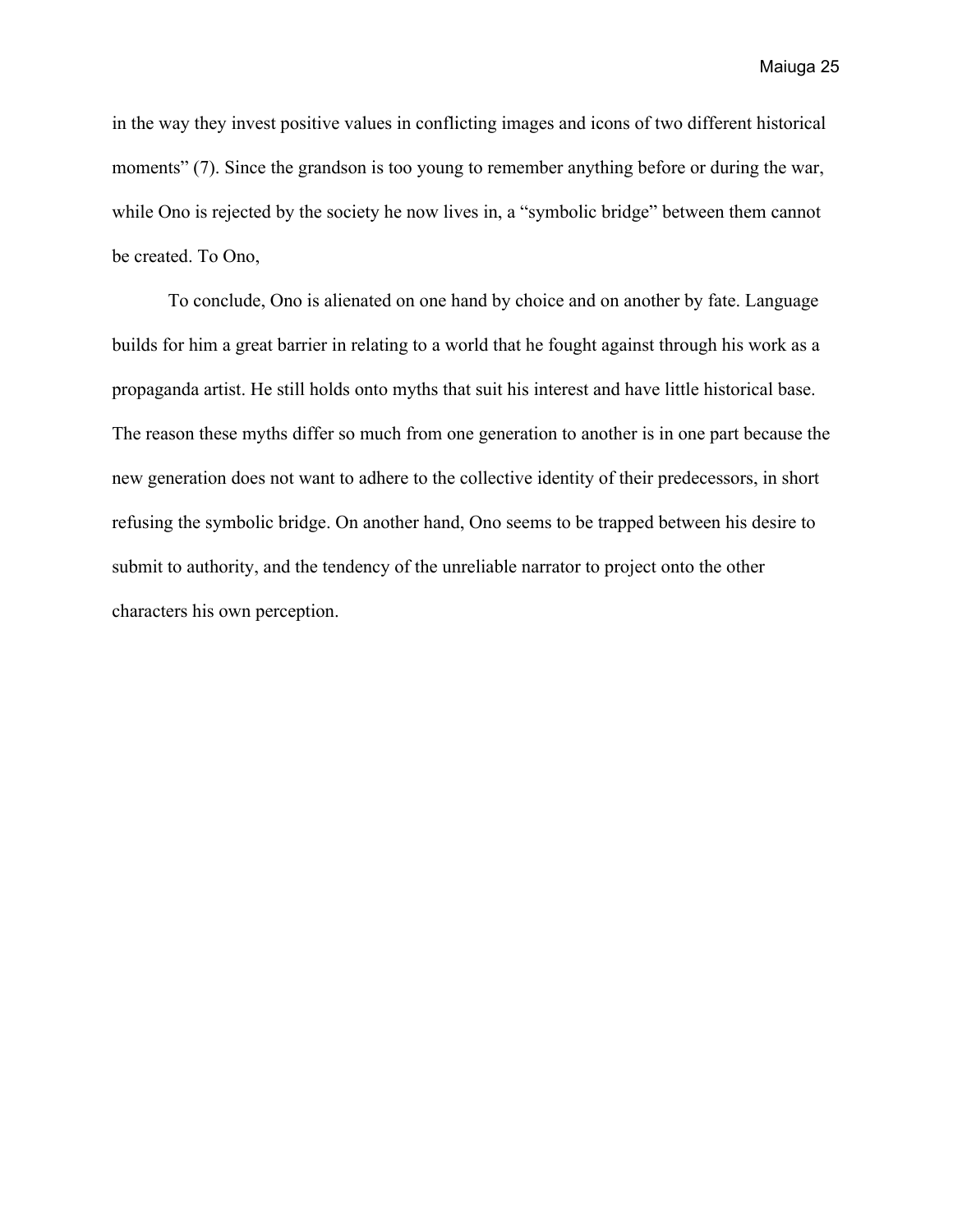# **Chapter Three-Conclusion**

<span id="page-25-0"></span>*An Artist of the Floating World* is a brilliant novel that serves the reader a multitude of cultural cues through its choice of language and subtle hints of irony. The topic of this thesis was to analyze how language, or more specifically, the implicit meanings behind it (myths) causes conflict between the characters of the novel. My scope was the relationship of the main character, Masuji Ono, with the younger generations around him. I have also recalled his own previous relationships with authority to see if there are any patterns. Most scholars, when talking about this novel, refer to semiotics and to the fact that Ono is knowingly lying to the ones around him about his contribution to the Second World War. Many have included the discussion about language in relation to memory, but have framed the story of Masuji Ono as the story of an unreliable narrator trying to keep his beliefs in the face of new facts. I did not fully agree with this assessment, which led me to my research question, namely: How is the myth behind language, a catalyst for creating discrepancies in collective identity, specifically between the main character in Kazuo Ishiguro's 1986 novel *An Artist of the Floating World,* Masuji Ono, and the following generation? In order to answer it, I have conducted a discourse analysis using theory by Roland Barthes and Ferdinand de Saussure.

My conclusion after conducting this analysis is that myths have taken over the main characters' objectivity.. He stops basing his ideas on the reality around him, but on the ideas that help him cope with it. People are not aware of them because they are so naturalized and taken at face value believing that everyone is referring to the same thing. The myths Ono believed in were indeed positive, and were meant to benefit the Japanese nation. Historically, propaganda artists had the interest of the common folk at heart, however the heroes of today had become the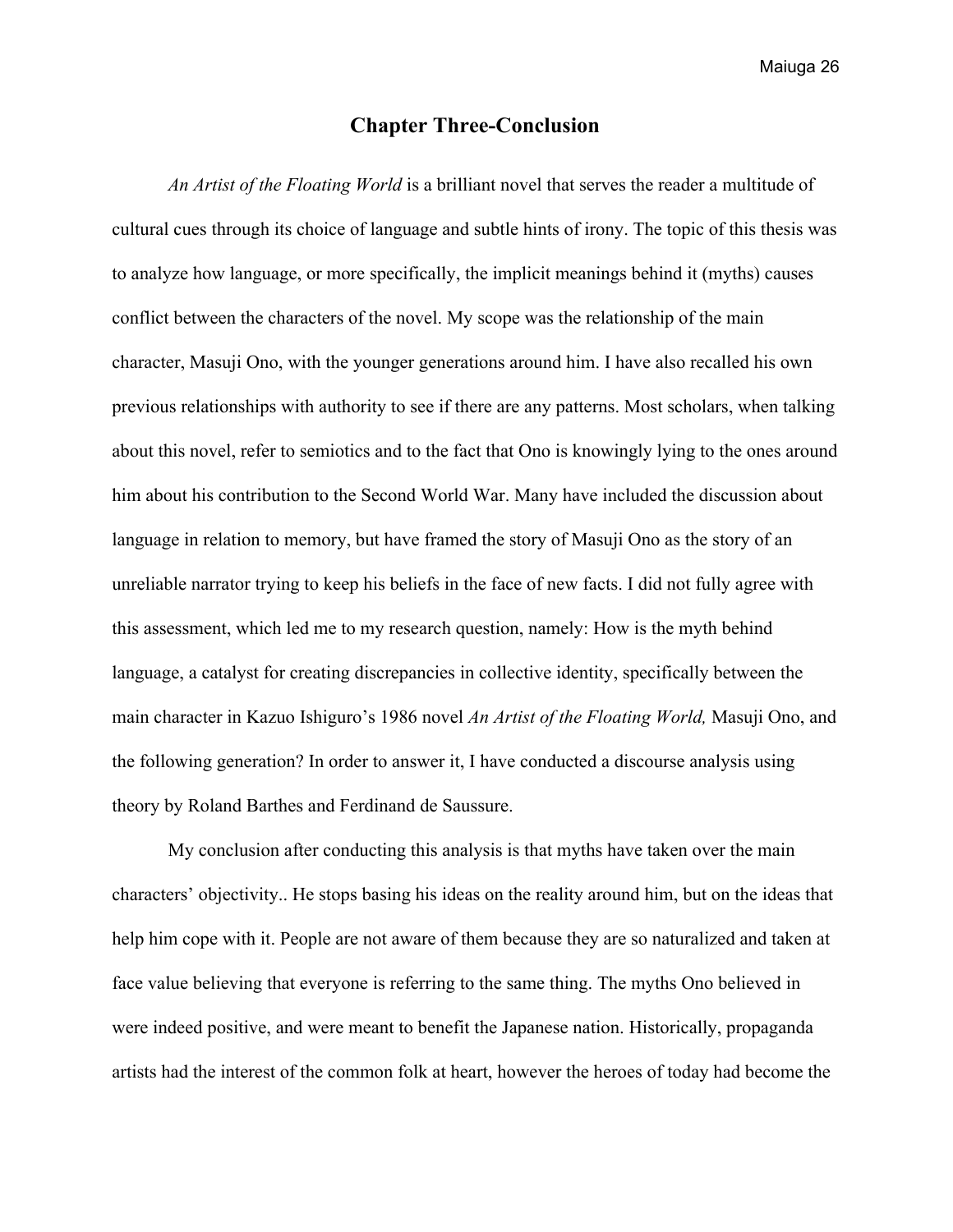villains of tomorrow. Due to this, what Zerubavel named "symbolic bridges", have been burnt, creating a lack of interest for the new generation to inherit the wisdom of their elders. This is reflected in the way myths change and create two different collective identities: the traitors and the victims.

This research has borrowed heavily from the current scholarly debate around this topic, but the trajectory is different. Instead of just uncovering the instances in which Ono is an unreliable narrator, I chose to also look into the reasons as to why. My motives behind this is because I believe it to be relevant to today's political debates that seem to be centered around the lack of understanding between generations. My contribution to the field is to show that, if taking into consideration both sides of the story, it becomes difficult to draw hard conclusions as to which character is evil and which is not. I believe a deeper reading of the novel should be employed, one that is less demonizing of the main character. My thesis tried to do just this: offer a new perspective when reading the novel.

The method I have used was a semiotic analysis on the discourse surrounding the main character of the novel. I believe it to have been a good method because it helped me put under a magnifying glass some of the main themes of the novel that come up constantly. This has allowed me to specifically look at myths that were used and to analyze them. A downside of my method is that the scope is very limited. The analysis went smoothly, however I would have wanted to apply it to many more aspects of the novel. I think I would need a second method to help. While this method did reach its purpose, it leaves out many other aspects of the novel that I think could have been just as important to support the theory: like analyzing the environment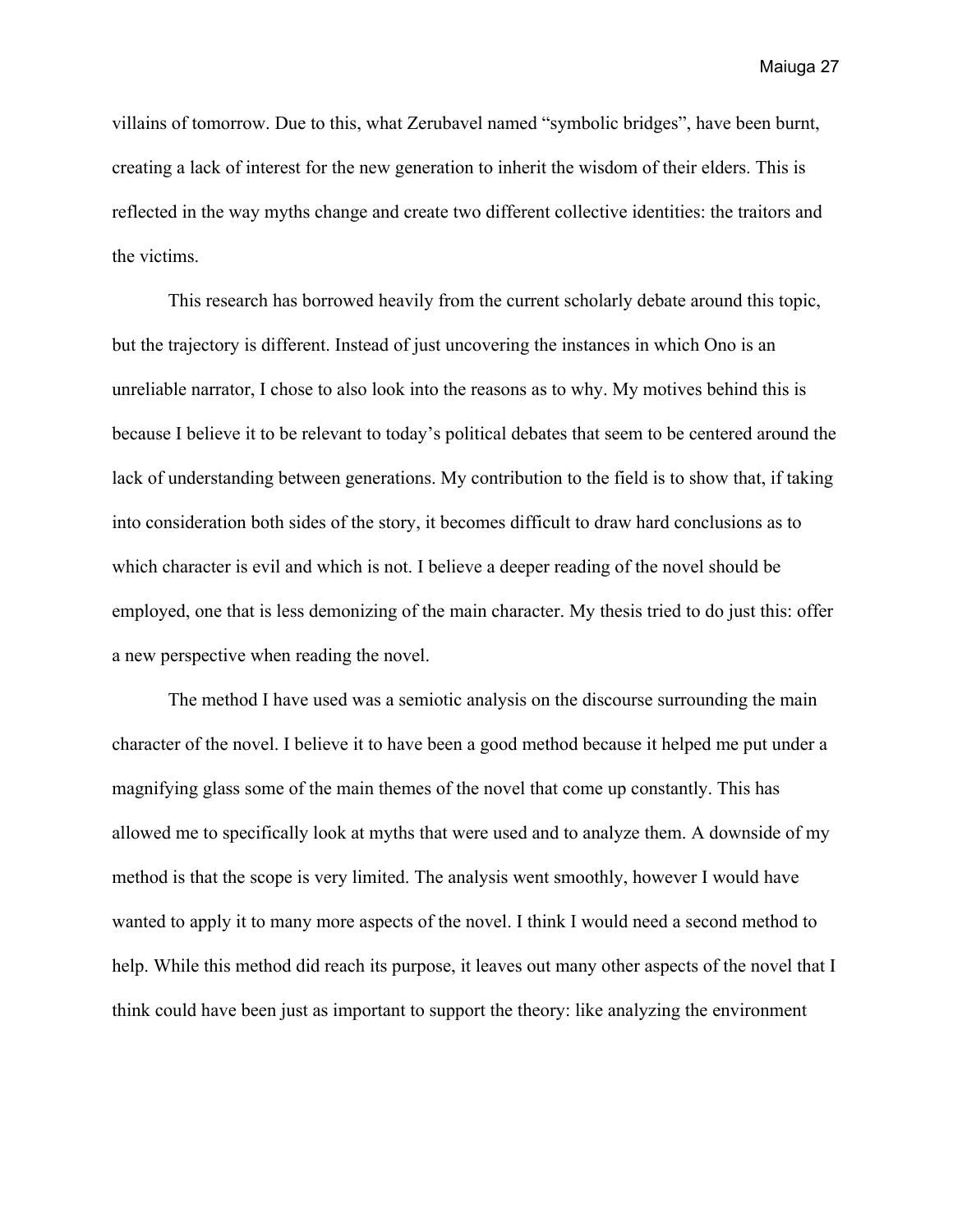around the main character and his ideological patterns. However, this can not be done through semiological analysis only.

The theory I chose for my topic fit really well with my theoretical framework, and I was not the first one to use it. However, the theoretical framework has given me a direction that I was not planning for in the beginning. I would have wanted to focus more on the effects of trauma on people's approach to art, but there was very little to no previous research on this. However, seeing that so many scholars have focused on the topic I have ultimately chosen for my paper, has helped me structure my ideas more easily.

For the future, I would recommend more insight into the philosophical dimension of the novel, that of "the floating world". This is an idea quite foreign to the Western World, but I believe it to be a good direction for future research, a counter culture to our approach of seeing things only in black and white. I would still recommend an analytical approach based on semiotics, but instead of discourse analysis I would recommend an ideological analysis.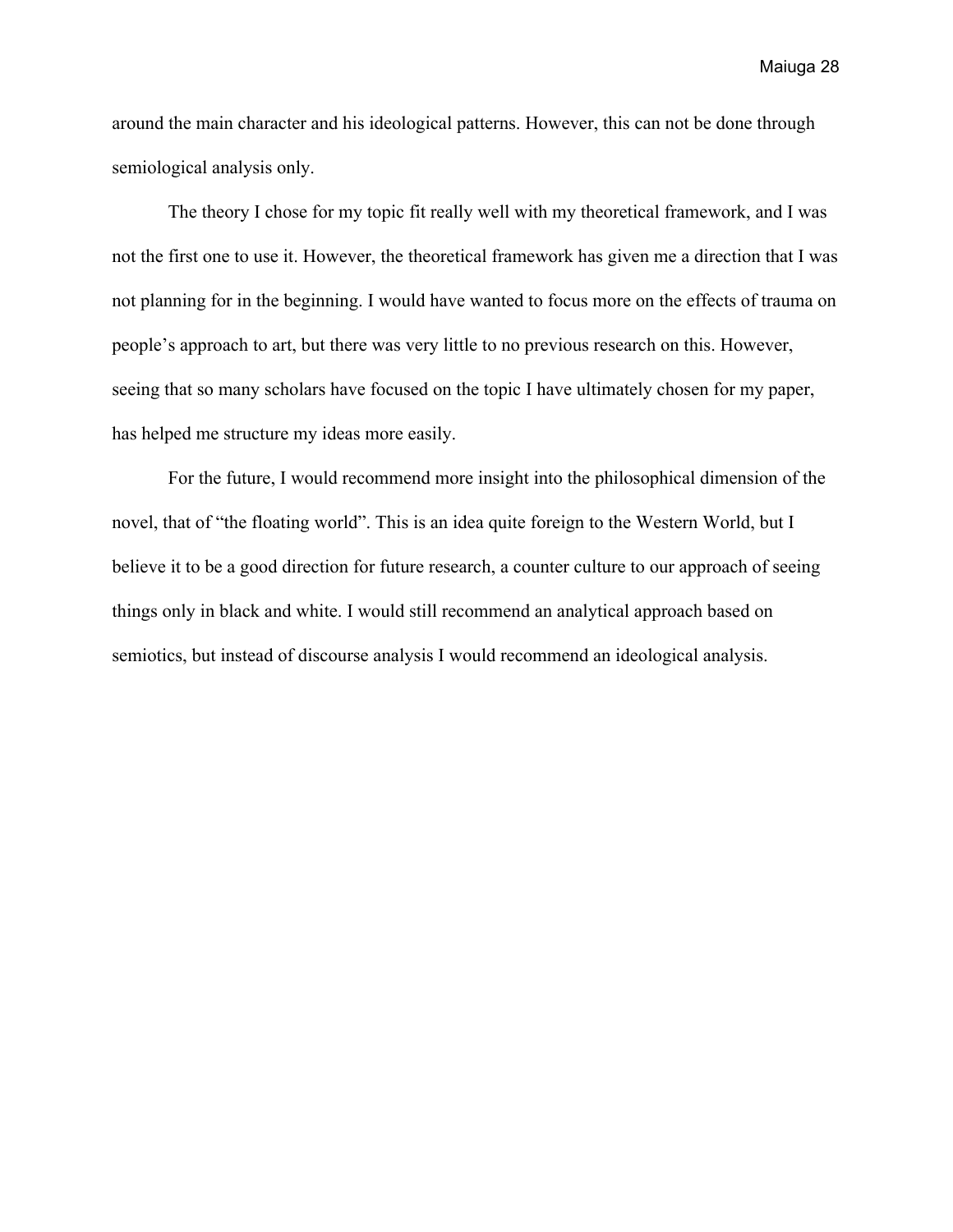# Notes

<span id="page-28-0"></span>1. By depoliticized speech Barthes refers to a deeper meaning of the concept of politics, he referees to it as "describing the whole of human relations in their real, social structure, in their power of making the world…" (169)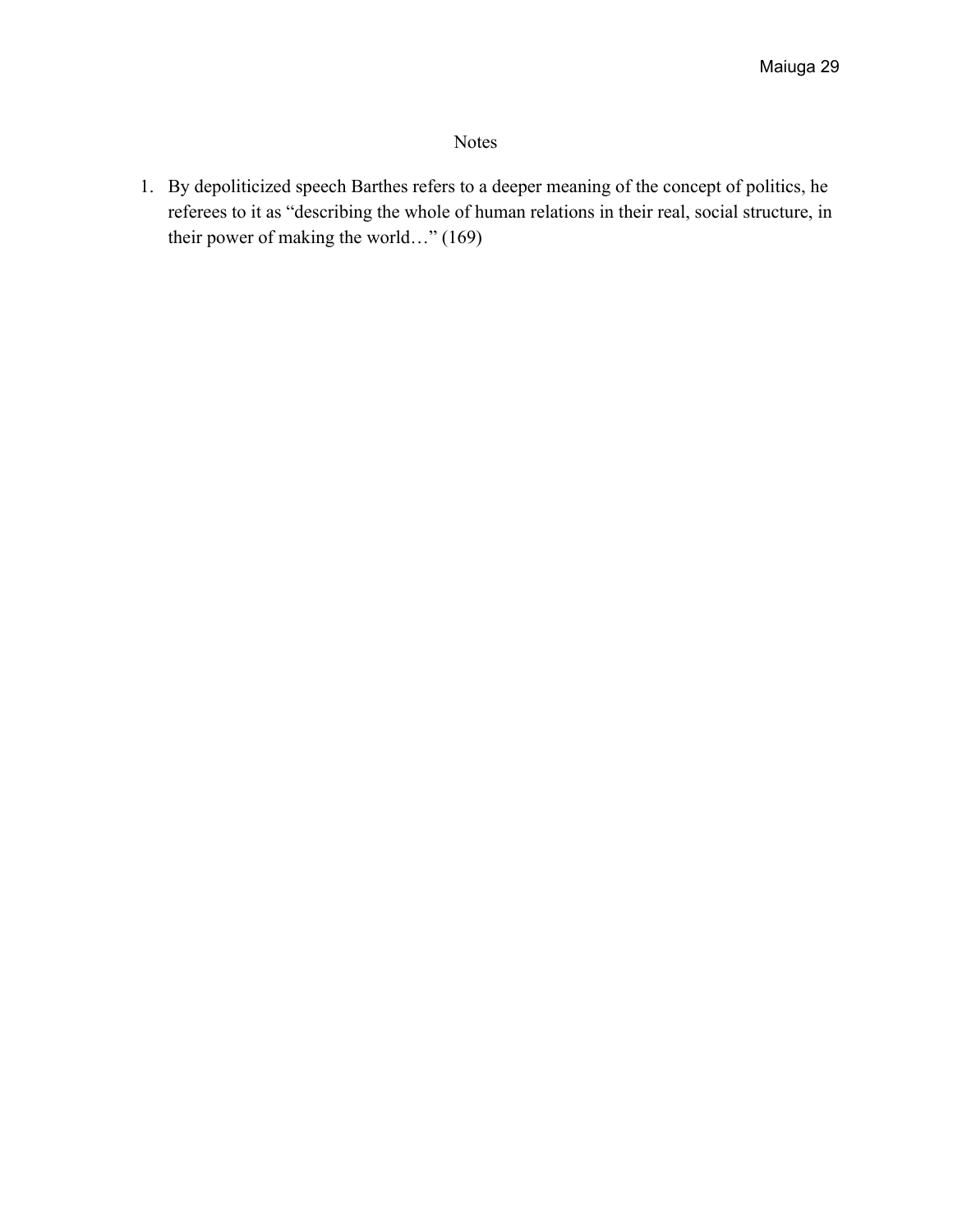#### Works Cited

<span id="page-29-0"></span>Ikeda, Asato, et al. *Art and War in Japan and Its Empire 1931-1960*. Brill, 2013.

Bareiß, Moritz. "Kazuo Ishiguro's Authoritarian Narrators: An Artist of the Floating World, The Remains of the Day, Never Let Me Go, and the Authoritarian Personality" *Zeitschrift für Anglistik und Amerikanistik*, 67.4 (2019): 393-409. Retrieved 17 Feb. 2020, from doi:10.1515/zaa-2019-0029.

Barthes, Roland, and Jacqueline Guittard. *Mythologies*. Ed. ill ed., Seuil, 2010.

- Halbwachs, Maurice. "Individual Consciousness and Collective Mind." *American Journal of Sociology*, vol. 44, no. 6, 6 May 1939, pp. 812–822., doi:10.1086/218172.
- Hu, Tze-Yue. "Continuity of Art Forms and their Visualness". Frames of Anime: Culture and Image-Building. Hong Kong University Press, 2010,

DOI:10.5790/hongkong/9789622090972.003.0003.

Ishiguro, Kazuo. *An Artist of the Floating World*. Faber & Faber, 2016.

Parlati, Marilena. "Memory in T/Rubble: Tackling (Nuclear) Ruins." *CLCWeb: Comparative Literature and Culture*, vol. 21, no. 1, 2019, doi:10.7771/1481-4374.3372.

Sandler, Mark. *The Confusion Era: Art and Culture of Japan during the Allied Occupation,*

*1945-1952*. Univ. of Washington Press, 1997.

Sarvan, Charles. "Floating Signifiers and An Artist of the Floating World." *The Journal of Commonwealth Literature*, vol. 32, no. 1, 1997, pp. 93–101.,